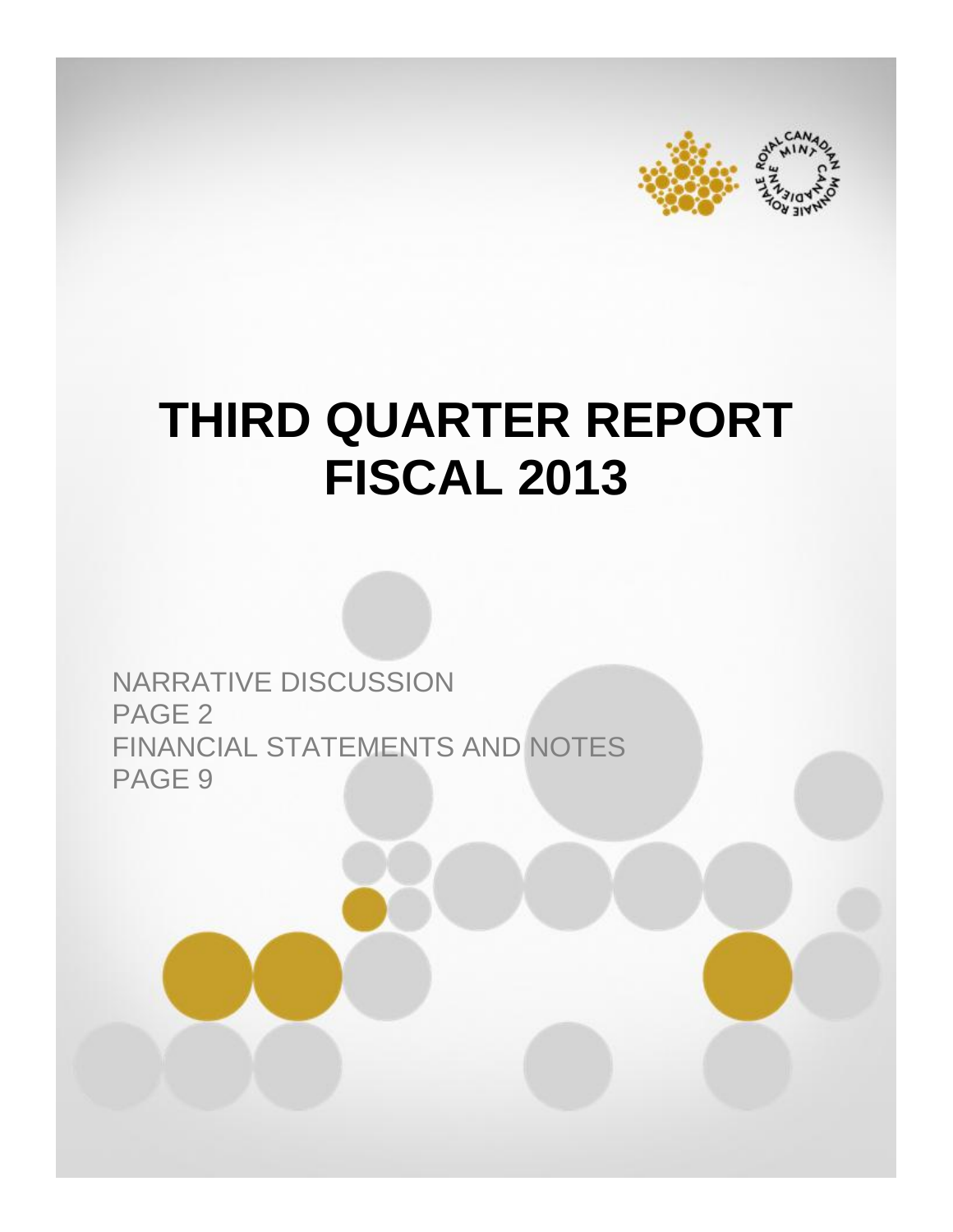#### **NARRATIVE DISCUSSION**

# **BASIS OF PRESENTATION**

The Royal Canadian Mint has prepared this report as required by section 131.1 of the Financial Administration Act using the standard issued by the Treasury Board of Canada. This narrative should be read in conjunction with the unaudited condensed consolidated financial statements.

The Mint has prepared these unaudited condensed consolidated financial statements for the 13 and 39-week periods ended September 28, 2013 and September 29, 2012 in compliance with International Financial Reporting Standards (IFRS).

#### **PERFORMANCE**

# **Consolidated results and financial performance**

*(in CAD \$ millions for the 13- and 39-week periods ended September 28, 2013 and September 29, 2012)*

|                     |         | 13 weeks ended |                 | 39 weeks ended                                                                |
|---------------------|---------|----------------|-----------------|-------------------------------------------------------------------------------|
|                     |         |                |                 | 28-Sep-13 29-Sep-12 \$ Change % Change 28-Sep-13 29-Sep-12 \$ Change % Change |
| Revenue             | \$678.3 | S.<br>607.7    | 11.6%<br>\$70.6 | \$2,592.1<br>- \$<br>1,692.3<br>S.<br>899.8<br>53.2%                          |
| Profit before taxes | 12.5    | 9.9            | 26.3%<br>2.6    | 45.2%<br>26.1<br>37.9<br>11.8                                                 |
| Profit after taxes  | 9.3     | 7.4            | 25.7%<br>1.9    | 28.4<br>45.6%<br>8.9<br>19.5                                                  |

|                        |             | As at     |                        |  |
|------------------------|-------------|-----------|------------------------|--|
|                        | 28-Sep-13   | 31-Dec-12 | \$ Change % Change     |  |
| Cash                   | 57.9<br>\$. | 64.5<br>S | $-10.2%$<br>(6.6)<br>S |  |
| <b>Inventories</b>     | 95.3        | 86.6      | 10.0%<br>8.7           |  |
| Capital assets         | 248.2       | 223.8     | 10.9%<br>24.4          |  |
| Total assets           | 429.5       | 408.7     | 5.1%<br>20.8           |  |
| <b>Working Capital</b> | 105.6       | 113.2     | (7.6)<br>$-6.7%$       |  |

*NOTE: The Mint's fiscal year ends on December 31.* 

#### **CONSOLIDATED OVERVIEW**

Consolidated revenue increased 11.6% to \$678.3 million in the 13 weeks to September 28, 2013 from \$607.7 million in the same period in 2012. Consolidated profit before taxes rose to \$12.5 million for the third quarter of 2013, a 26.3% increase from \$9.9 million in the same period in 2012. Profit after taxes increased by 25.7% to \$9.3 million for the third quarter of 2013 from \$7.4 million in the same period in 2012.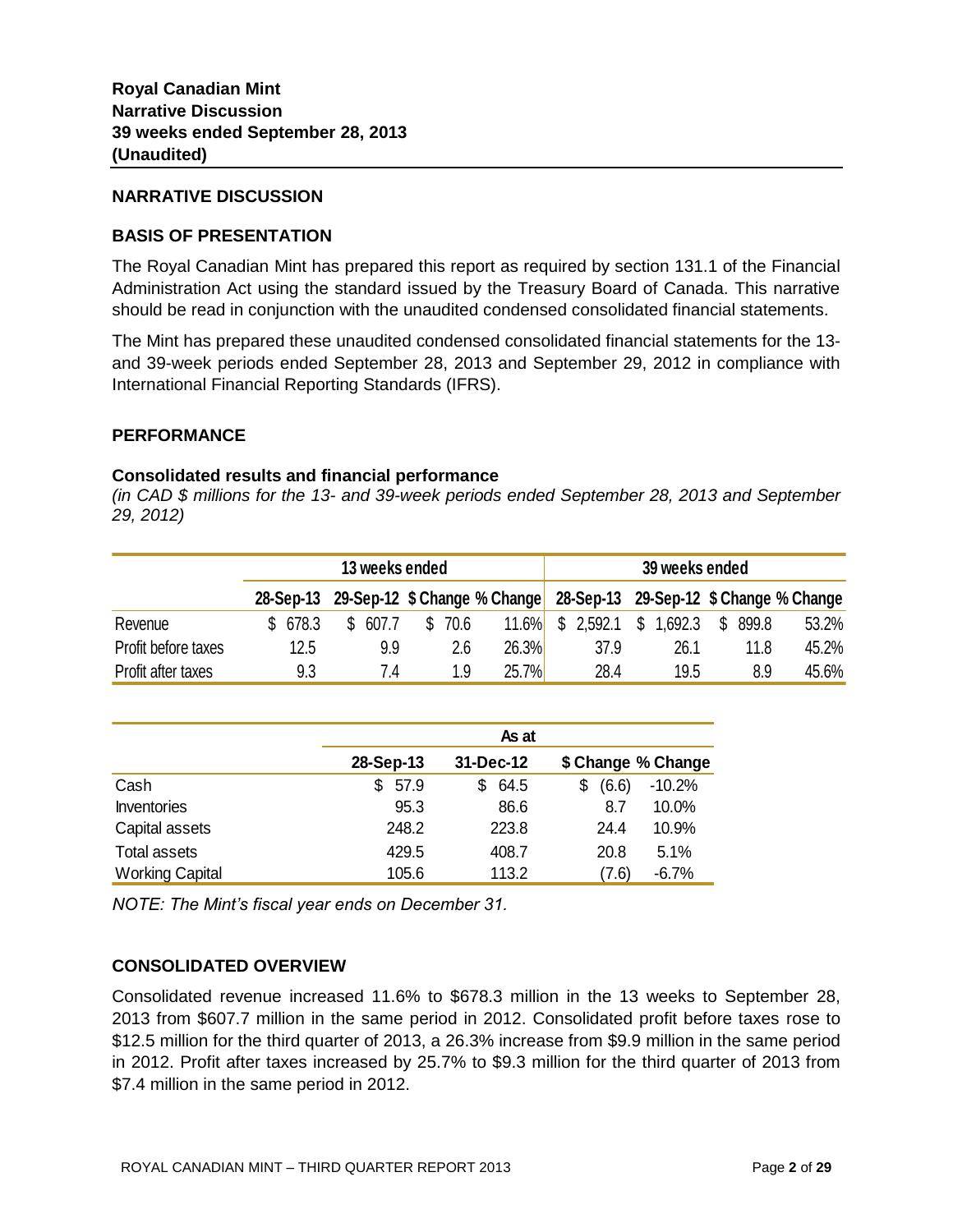# **Royal Canadian Mint Narrative Discussion 39 weeks ended September 28, 2013 (Unaudited)**

Higher profit reflects the sharp increase in revenue in the Numismatic and Collectibles, Foreign and Bullion, Refinery and ETR Business Lines and the steadily growing demand for the Mint's products in Canada, Europe, the United States, Asia and South America. The sustained growth in three of the Mint's four business lines was offset by a modest decline in revenue from Canadian Circulation. Demand for Gold Maple Leaf coins peaked early in the quarter before tapering off due to changes in the marketplace. Demand for Silver Maple Leaf coins continued to be very strong in the quarter with sales at near-record pace. Demand for numismatic coins continues to strengthen due to the Mint's ability to develop coins of wide popular appeal as well as the popularity of coins produced with new technologies and embellished with special features such as ultra high relief. The increase in revenue in the Foreign Business Line continues to be driven in part by the accelerated fulfilment of a major multi-year Asian foreign circulation coinage contract.

Consolidated total assets increased 5.1% to \$429.5 million at September 28, 2013 from \$408.7 million at December 31, 2012. Cash declined 10.2% to \$57.9 million from \$64.5 million, primarily due to the payment of a \$10 million dividend, the increase in capital expenditures to \$36.9 million in the year and other operational requirements related to the significant increase in production of the Mint's products. At \$95.3 million, inventories increased 10.0% from fiscal 2012 year end due mainly to the volume and timing of sales. Capital assets increased by 10.9% to \$248.2 million from \$223.8 million at December 31, 2012, mainly due to the expansion and renewal of the plating plant in Winnipeg.

Consolidated revenue for the 39 weeks to September 28, 2013 was \$2,592.1 million, a 53.2% increase over revenue in the same period in 2012. Consolidated profits before taxes for the year-to-date increased 45.2% to \$37.9 million from \$26.1 million in the same period in 2012 while profits after taxes increased 45.6% to \$28.4 million from \$19.5 million.

As at September 28, 2013, the Mint had exceeded the operating and financial annual targets identified in the Summary of the 2013-2017 Corporate Plan.

# **CORPORATE DEVELOPMENTS**

The Mint did not experience any significant change in operations, personnel or programs during the period under review.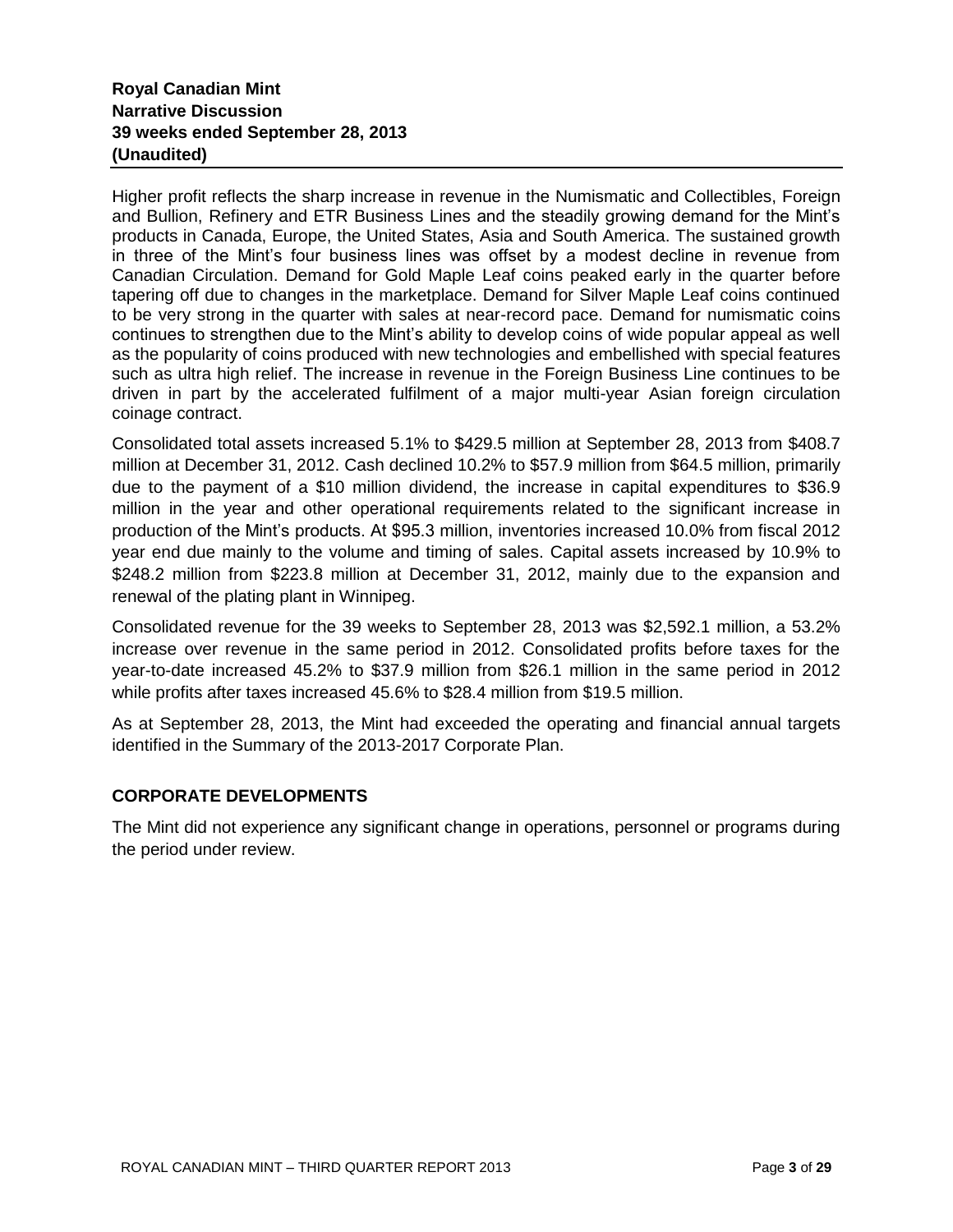#### **PERFORMANCE BY BUSINESS LINE**

#### **Revenue by Business Line**

*(in CAD \$ millions for the 13- and 39-week periods ended September 28, 2013 and September 29, 2012)*

|                             |           | 13 weeks Ended |             |                        | 39 weeks Ended |                                                                     |
|-----------------------------|-----------|----------------|-------------|------------------------|----------------|---------------------------------------------------------------------|
|                             | 28-Sep-13 |                |             |                        |                | 29-Sep-12 \$ Change % Change 28-Sep-13 29-Sep-12 \$ Change % Change |
| <b>Canadian Circulation</b> | \$36.5    | \$ 39.5        | \$<br>(3.0) | $-7.6%$<br>100.1<br>\$ | \$108.4        | -7.7%<br>(8.3)<br>S                                                 |
| Numismatic and Collectibles | 38.8      | 31.8           | 7.0         | 22.0%<br>120.8         | 107.5          | 13.3<br>12.4%                                                       |
| Foreign                     | 17.3      | 4.8            | 12.5        | 260%<br>42.5           | 15.3           | 27.2<br>178%                                                        |
| Bullion, Refinery and ETR   | 585.7     | 531.6          | 54.1        | 10.2%<br>2,328.7       | 1.461.1        | 867.6<br>59.4%                                                      |

# **Operating Highlights and Analysis of Results**

**Canadian Circulation:** The Mint sold 24.2 million coins during the 13 weeks ended September 28, 2013, a 69.1% decline from 78.2 million coins sold in the same period in 2012. Revenue from the sale of domestic coinage declined 3.4% to \$28.2 million from \$29.2 million in the same period in 2012. Consumer demand for coinage is stable, but the volume of coins sold declined during the quarter primarily because the Mint ceased distributing pennies on February 4, 2013. At the same time, the supply of coins available to the market increased due to the accelerated recycling of all denominations triggered by the withdrawal of the penny from circulation and the installation of 300 coin-counting machines in banks across Canada, which has suppressed the requirement for new coins at financial institutions. It is expected that approximately four billion pennies will be retrieved from the market place by the end of the fiscal year.

Under the alloy recovery program (ARP), the Mint recovered and sold 379.3 metric tonnes of nickel and 57.0 metric tonnes of cupronickel during the 13 weeks ended September 28, 2013 compared to 464.0 metric tonnes of nickel and 76.0 metric tonnes of cupronickel in the same period in 2012. ARP revenue for the quarter declined 19.4% to \$8.3 million from \$10.3 million in the third quarter of 2012 due to the decline in the volume of base metal recovered compounded by significantly reduced base metal prices. These are anticipated declines as the number of alloy coins in the marketplace continues to decline.

Overall, revenue for the business line was \$36.5 million during the quarter, a 7.6% decline from \$39.5 million in the third quarter of 2012.

For the 39 weeks to September 28, 2013, revenue from the business line declined 7.7% to \$100.1 million from \$108.4 million in the same period in 2012. During the year-to-date period, the Mint sold 85.0 million coins, a 79.5% decline from 414.1 million coins sold in the same period in 2012. It recovered and sold 1,026.7 metric tonnes of nickel and 190.0 metric tonnes of cupronickel compared to 897.0 metric tonnes of nickel and 191.0 metric tonnes of cupronickel in the same period in 2012.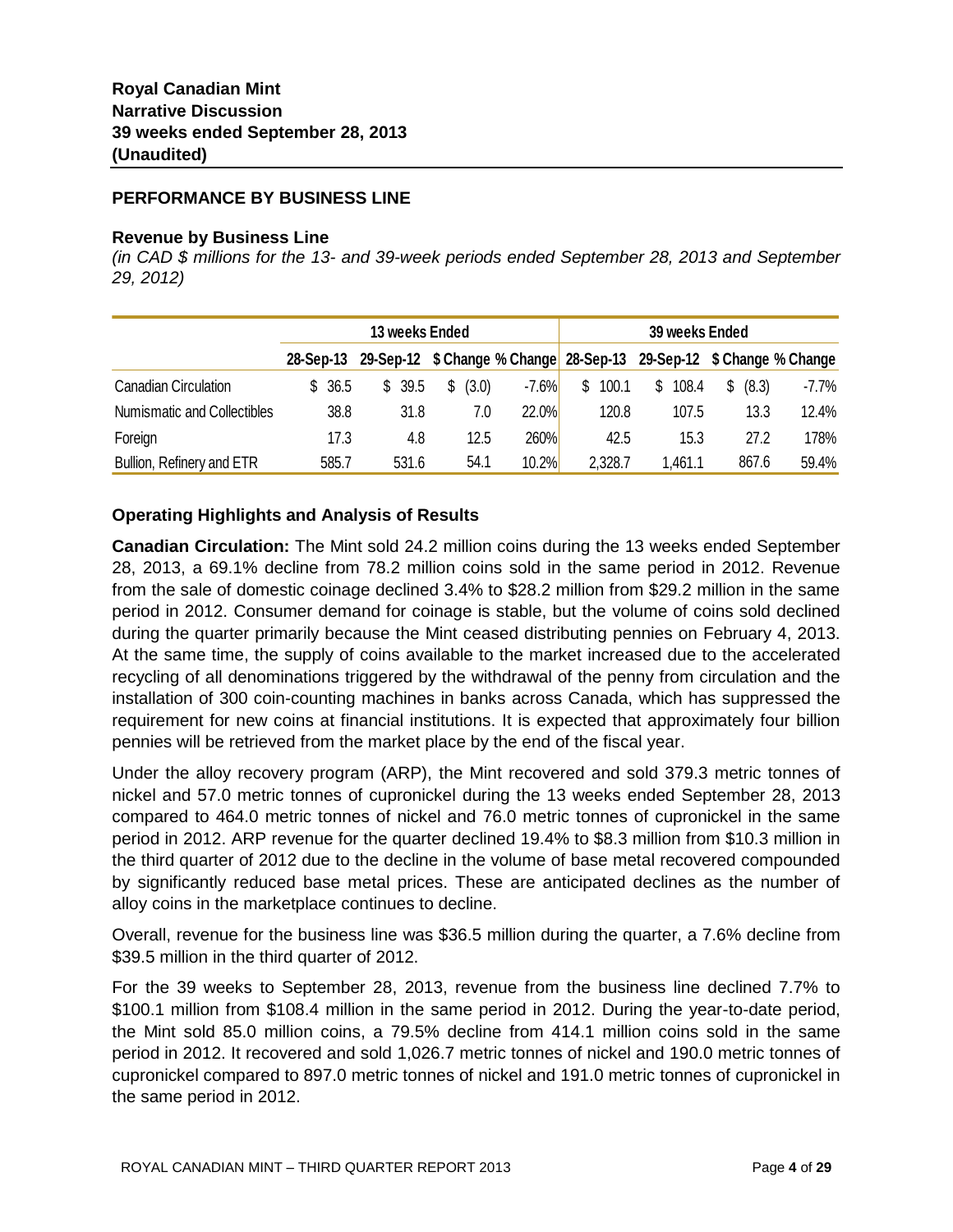As manager of Canada's coinage system, the Mint constantly monitors coin inventories across the country to ensure sufficient supply is available at all times in all regions to meet the coinage needs of Canadian consumers.

**Numismatics and Collectibles:** Demand continues to build for the Mint's numismatic products driving revenue up 22.0% to \$38.8 million during the 13 weeks ended September 28, 2013 compared to \$31.8 million in the same period in 2012. The Mint issued 54 new numismatic coins during the quarter compared to 41 in the same period in 2012. There were 16 sell-outs during the quarter compared to 15 sell-outs in the same period in 2012.

During the quarter the Mint released seven coins to commemorate the  $75<sup>th</sup>$  anniversary of the creation of Superman™. The Man of Steel™ was co-created by Canadian Joe Shuster and his American collaborator Jerry Siegel in 1938; the coins were launched in Toronto, the city that inspired Metropolis, the famous backdrop against which the story of the super hero has been told since 1938. Produced in 14KT gold, silver and cupronickel, the series included a \$20 silver coin with a 3D achromatic hologram, the first time the technology has been applied to minting. The most popular coin, a \$75 face value gold coin with a mintage of 2,000, sold out in six days; the average time to sell-out was 10 days. The broad media campaign to market the coins included a special full-colour, bilingual collector supplement on the history of Superman delivered prior to the release of the coins. One of the coins was released in collaboration with a stamp issued by Canada Post.

Among the other notable products were a series of coins issued to celebrate the birth of His Royal Highness Prince George of Cambridge, a one-ounce fine silver painted coin called Autumn Bliss and the second coin in a series featuring contemporary Inuit art incorporated in a design using oxidised niobium. The Mint was also chosen to design and produce the medals to be awarded at the Toronto 2015 Pan Am/Parapan Am Games.

Demand in the U.S. enjoyed significant growth in the quarter, partially due to coins designed for the U.S. market such as the Bald Eagle series of coins, and broader awareness through dealer efforts.

Subsequent to the end of the quarter, eight coins issued by the Mint in 2012 were nominated for Krause Publications' annual *Coin of the Year* awards. This is the most nominations earned during the last four years by any national mint or central bank recognized by Krause Publications. The categories in which the Mint's coins were nominated were Most Historically Significant Coin; Best Gold Coin; Best Silver Coin; Best Crown Coin; Best Circulation Coin; Best Bi-Metallic Coin; Most Innovative Coinage; and Most Inspirational Coinage. The Awards will be presented in February at the 2014 World Money Fair in Berlin.

Revenue for the business line was \$120.8 million during the 39 weeks ended September 28, 2013 compared to \$107.5 million in the same period in 2012.

**Foreign:** The Mint shipped 595.7 million coins and blanks to nine countries during the 13 weeks ended September 28, 2013 compared to 177.1 million coins and blanks shipped to nine countries in the third quarter of 2012. Reflecting the increased volume, revenue increased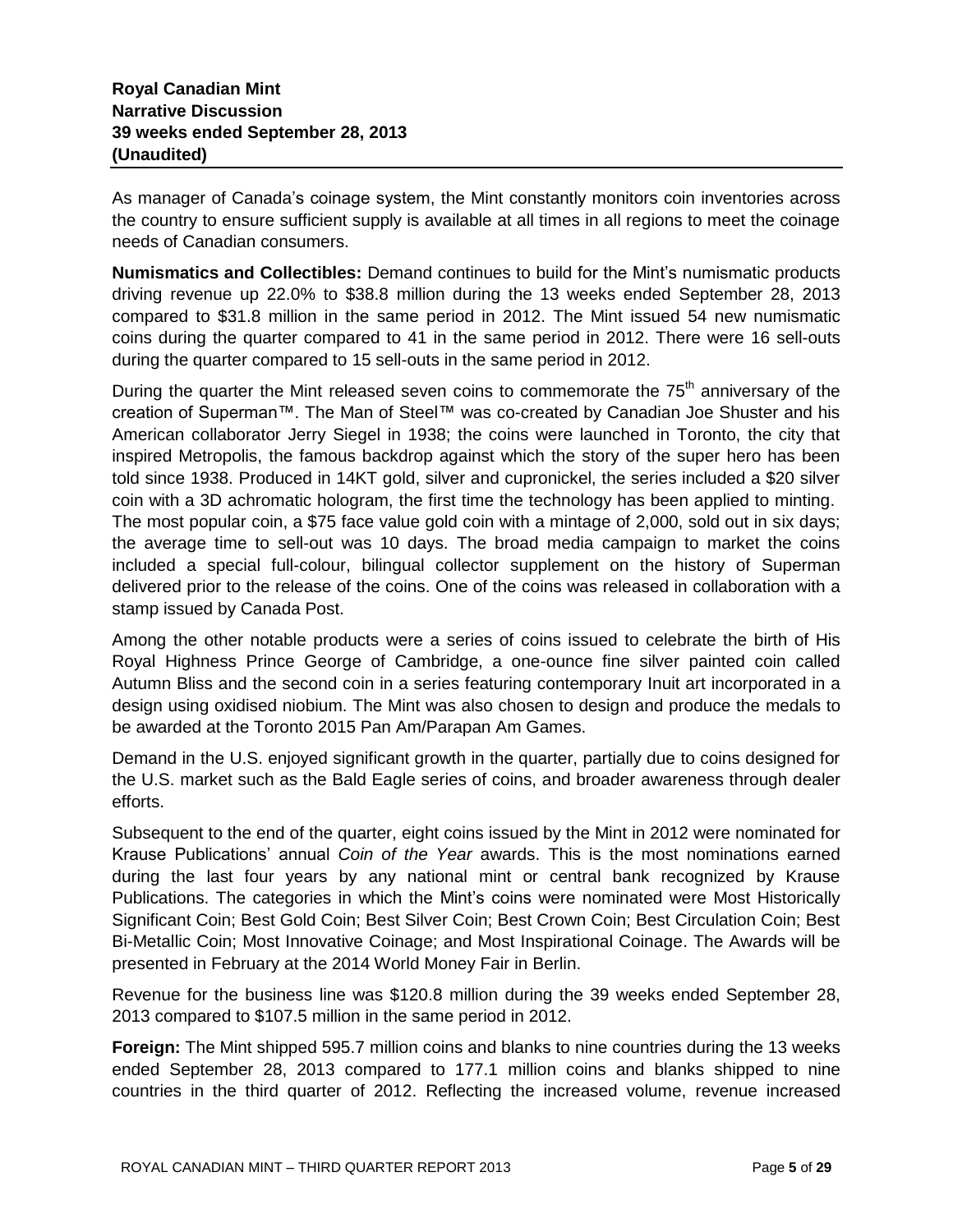260.0% to \$17.3 million from \$4.8 million in the same period in 2012. The significant increase in shipments and revenue reflects the timing of shipments to Asia and South America.

During the quarter, the Mint won contracts to produce coins for countries in the Caribbean, Asia, the Middle East and Europe despite the current surplus in global minting capacity and the intensely competitive marketplace. These contracts represent both circulation and numismatic coins. The Mint continues to compete aggressively to expand its share of the foreign circulation coinage market, developing new products such as double-annealed nickel and non-cyanide bronze coins to build upon its existing position as a global leader in minting technology. As a technology leader, the Mint is also expanding its revenue stream from licensing, royalty and technology transfer fees.

In the 39 weeks ended September 28, 2013, the Mint produced and shipped 1.4 billion coins and blanks to 16 countries compared to 489.3 million coins and blanks to 15 countries in the same period in 2012. Revenue increased 178.0% to \$42.5 million in the year to date 2013 compared to \$15.3 million in the same period in 2012. During the 39-week period, the Mint secured 12 contracts to produce circulation and numismatic coins for 12 countries compared to 23 contracts with 17 countries in the same period in 2012.

**Bullion, Refinery and ETR:** Revenue increased 10.2% to \$585.7 million during the 13 weeks ended September 28, 2013 from \$531.6 million in the same period in 2012. The volume of Gold Maple Leaf (GML) sales increased 17.5% to 195 thousand ounces compared to 166 thousand ounces in the same period in 2012. Sales of Silver Maple Leaf (SML) coins increased to 6.7 million ounces from 4.8 million ounces in the same period last year.

The continued growth in demand for GMLs that began in November 2011 continued through July 2013 as the gold price rebounded from a low of US\$1,192. In August and September market conditions were not optimal for the sale of new gold bullion coins, although a modest, short-term recovery in demand was sparked by negotiations around the U.S. debt ceiling.

Silver Maple Leaf coin demand continues to be very strong in key markets such as Canada, the U.S. and Europe; the price rose from a low of US\$18.61 per ounce in the second quarter to a high of \$24.74 during the third quarter. Our silver bullion coins remain very popular among global physical investors, which could result in record sales of SMLs in 2013.

During the quarter the Mint completed the private placement of six million Gold Exchange-Traded Receipts (Gold ETRs) for gross proceeds of \$91.0 million, which was used to purchase approximately 65.0 thousand ounces of gold bullion on behalf of the purchaser. The entitlement to physical gold bullion of the newly issued Gold ETRs is the same as all other outstanding Gold ETRs.

The Mint also issued approximately 16.0 thousand Silver Exchange-Traded Receipts (Silver ETRs) following completion of the exercise of purchase rights under the existing Silver ETR program. A total of 11.7 thousand purchase rights were exercised at an exercise price of \$20.00 for gross proceeds of \$233.6 thousand, which was applied to the purchase of approximately 9.9 thousand ounces of silver bullion on behalf of ETR holders who exercised the purchase rights.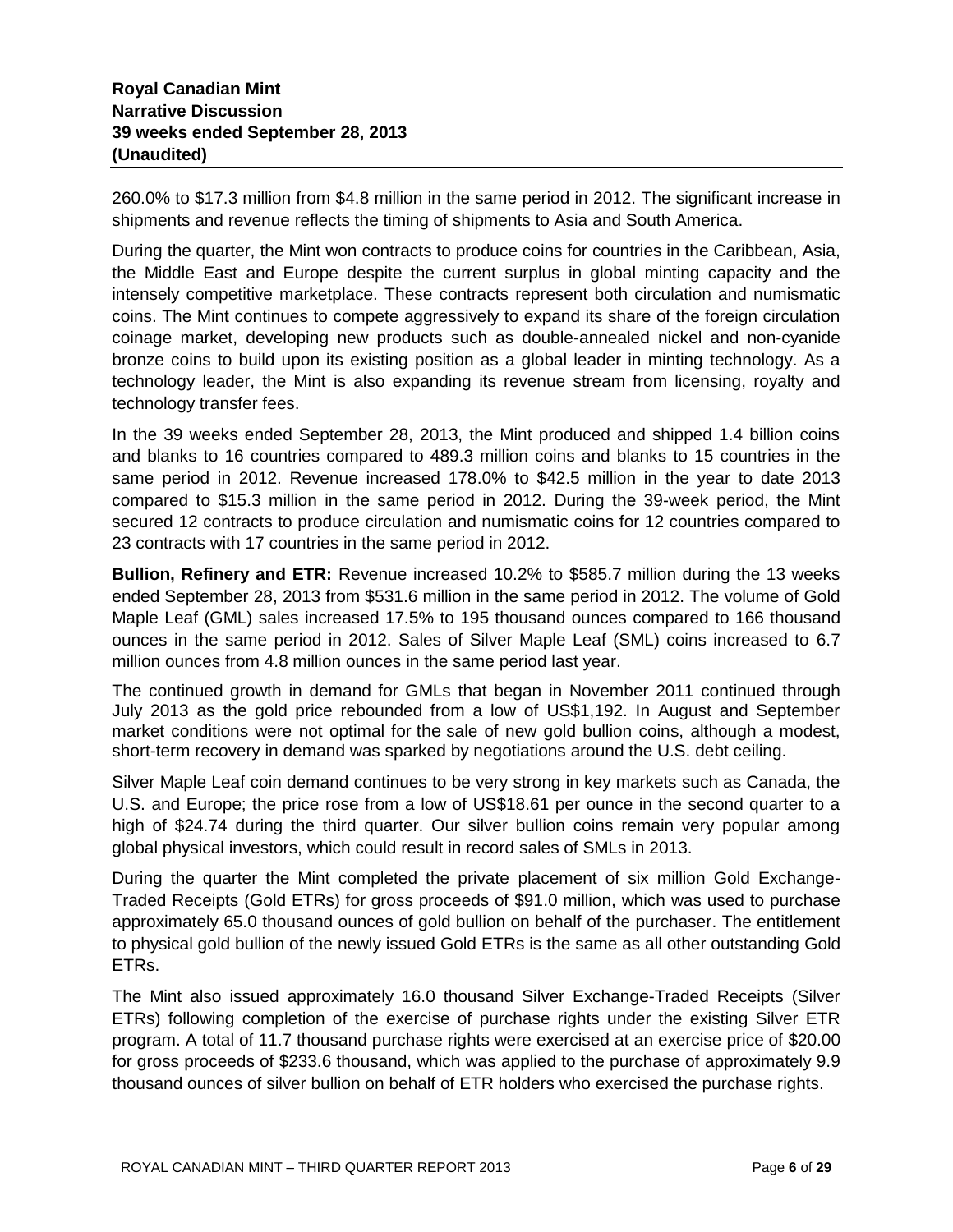Revenue from refining increased 19.0% to \$4.4 million during the third quarter 2013 compared to \$3.7 million in the same period in 2012 as the primary sources of gold and silver experienced modest growth while the volume of scrap available for refining declined. The Mint is also experiencing continued growth in demand for bullion bars, particularly gold kilo bars and silver 100-ounce bars, as well as demand for the storage of physical precious metal for individual and institutional investors.

During the 39 weeks ended September 28, 2013, Bullion, Refinery and ETR revenue increased 59.4% to \$2.3 billion from \$1.5 billion in the same period in 2012. Sales of GML coins increased 82.5% to 876 thousand ounces from 480 thousand ounces in 2012 while sales of SML coins increased 61.7% to 20.7 million ounces from 12.8 million ounces in the previous year.

# **LIQUIDITY AND CAPITAL RESOURCES**

Capital expenditures decreased to \$7.6 million for the 13 weeks to September 28, 2013 compared to \$18.6 million in the same period in 2012. Approximately \$2.6 million was related to the expansion and renewal of the plating plant in Winnipeg. Most of the remaining \$5 million was expended on the ERP (Enterprise Resource Planning) upgrade, the development of additional space for the storage of precious metals, optimization of space in the Ottawa plant, and new equipment for the Winnipeg and Ottawa facilities. The Winnipeg facility energy savings project was also completed during the quarter. Additional administrative office space was secured in Ottawa for the continuing growth of office and administrative staff.

During the 39 weeks ended September 28, 2013, capital expenditures were \$36.9 million compared to \$42.6 million in the same period in 2012.

# **RISKS TO PERFORMANCE**

There has not been any material change in the risks to performance discussed in the Management's Discussion and Analysis in the 2012 Annual Report.

# **OUTLOOK**

The robust numismatic demand experienced throughout 2012 continues to build in 2013. The Mint anticipates releasing 208 numismatic coins during the year and continues to build its customer base in existing markets and to open new markets. The Mint cannot predict the precious metals market, but performance of the Bullion, Refinery and ETR business should remain robust. The Foreign Business Line is building momentum on the strength of superior product and services and continues to target 15% of the global market for circulation coinage by 2020. Despite the volumes of coins being recycled and the impact on demand for new coins, Canadian circulation coinage revenue 2013 is not expected to vary significantly from 2012. The phasing out of the penny from circulation will have limited impact on the Mint's operating or financial performance.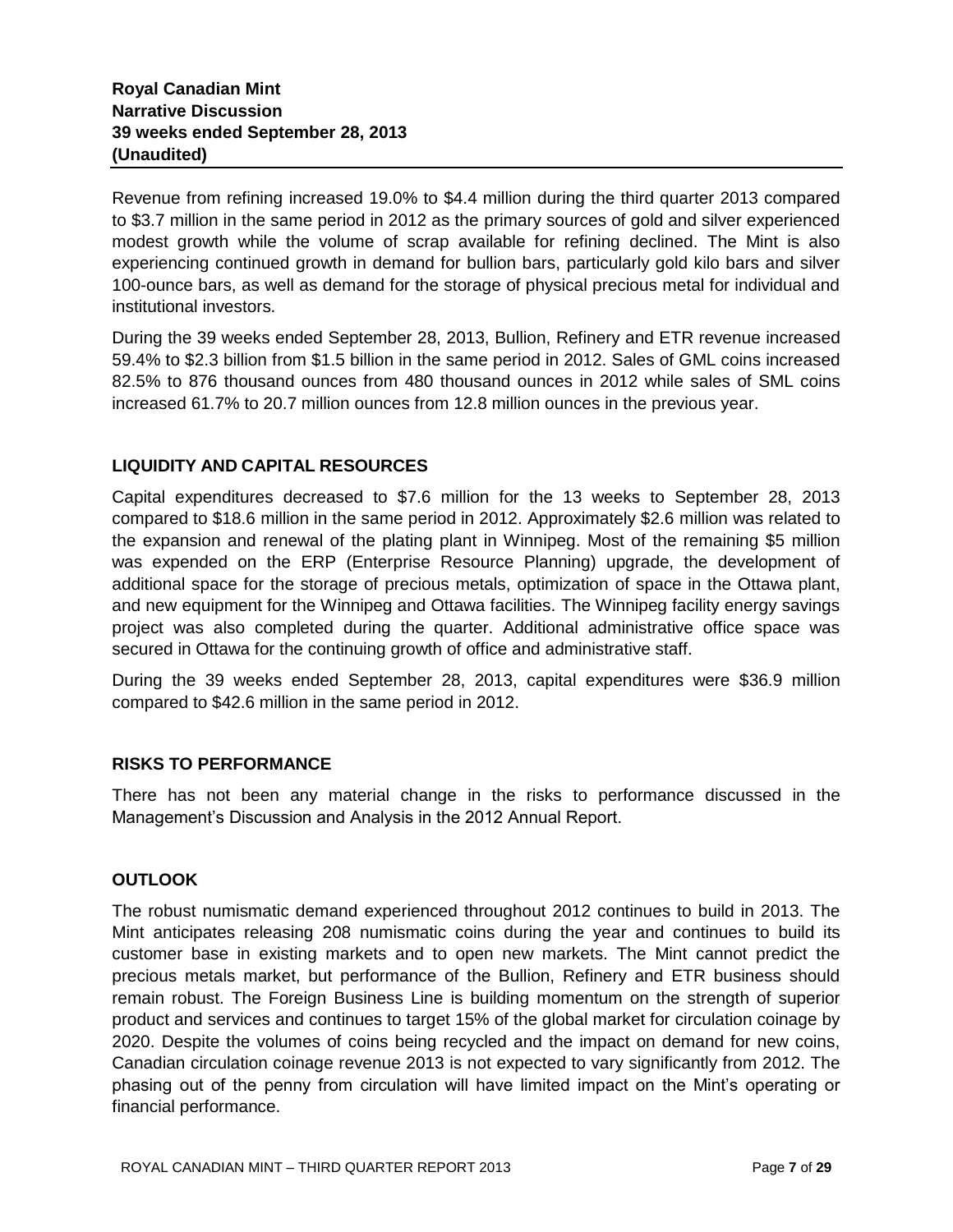# **Statement of Management Responsibility by Senior Officials**

Management is responsible for the preparation and fair presentation of these condensed consolidated quarterly financial statements in accordance with IAS 34 Interim Financial Reporting and requirements in the Treasury Board of Canada Standard on Quarterly Financial Reports for Crown Corporations and for such internal controls as management determines is necessary to enable the preparation of condensed consolidated quarterly financial statements that are free from material misstatement. Management is also responsible for ensuring all other information in this quarterly financial report is consistent, where appropriate, with the condensed consolidated quarterly financial statements.

To the best of our knowledge, these unaudited condensed consolidated quarterly financial statements present fairly, in all material respects, the financial position, results of operations and cash flows of the corporation, as at the date of and for the periods presented in the condensed consolidated quarterly financial statements.

Leunit<sup>a</sup>

*Chief Executive Officer Administration*

Ottawa, Canada November 27, 2013

Ondri Qubruz

Ian E. Bennett **André Aubrey**, CPA, CA *President and Acting Vice-President Finance &*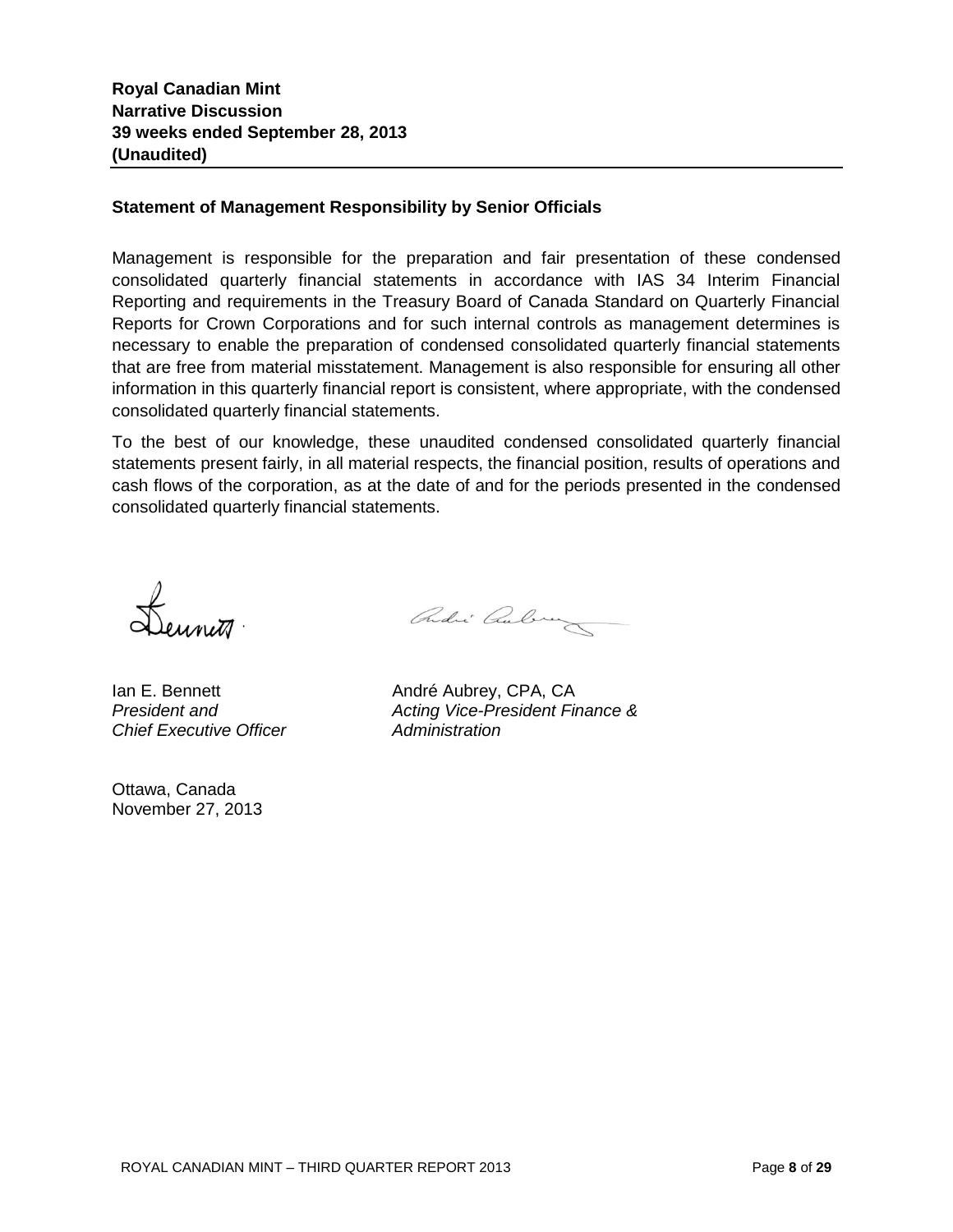# **ROYAL CANADIAN MINT CONDENSED CONSOLIDATED STATEMENT OF FINANCIAL POSITION**

*(unaudited)*

|                                                                         |                | As at                     |                   |
|-------------------------------------------------------------------------|----------------|---------------------------|-------------------|
| (CAD\$ thousands)                                                       | <b>Notes</b>   | <b>September 28, 2013</b> | December 31, 2012 |
| <b>Assets</b>                                                           |                |                           |                   |
| Cash                                                                    | 4              | \$<br>57,931              | \$<br>64,514      |
| Accounts receivable                                                     | 5              | 23,563                    | 28,090            |
| Prepaid expenses                                                        |                | 2,443                     | 1,321             |
| Income taxes receivable                                                 |                |                           | 1,199             |
| Inventories                                                             | 6              | 95,314                    | 86,583            |
| Derivative financial assets                                             | $\overline{7}$ | 971                       | 2,975             |
| <b>Current assets</b>                                                   |                | 180,222                   | 184,682           |
|                                                                         | $\overline{7}$ |                           |                   |
| Derivative financial assets                                             |                | 792                       | 14                |
| Property, plant and equipment                                           | 8              | 233,329                   | 211,891           |
| Investment property                                                     |                | 236                       | 236               |
| Intangible assets                                                       | 8              | 14,929                    | 11,885            |
| <b>Total assets</b>                                                     |                | \$<br>429,508             | \$<br>408,708     |
|                                                                         |                |                           |                   |
| Liabilities                                                             |                |                           |                   |
| Accounts payable and accrued liabilities                                |                | \$<br>59,943              | 56,317<br>\$      |
| Loans payable                                                           |                | 4,512                     | 4,514             |
| Deferred revenue                                                        |                | 3,668                     | 6,789             |
| Income taxes payable                                                    |                | 2,834                     |                   |
| Employee benefits                                                       | 9              | 1,940                     | 2,071             |
| Derivative financial liabilities                                        | $\overline{7}$ | 1,773                     | 1,776             |
| <b>Current liabilities</b>                                              |                | 74,670                    | 71,467            |
| Derivative financial liabilities                                        | $\overline{7}$ | 112                       | 309               |
| Loans payable                                                           |                | 34,464                    | 34,466            |
| Deferred tax liabilities                                                |                | 13,661                    | 13,657            |
| Employee benefits                                                       | 9              | 10,455                    | 10,455            |
| <b>Total liabilities</b>                                                |                | 133,362                   | 130,354           |
|                                                                         |                |                           |                   |
| Shareholder's equity                                                    |                |                           |                   |
| Share capital (authorised and issued 4,000 non-<br>transferable shares) |                | 40,000                    | 40,000            |
| Retained earnings                                                       |                | 257,008                   | 238,600           |
| Accumulated other comprehensive income                                  |                | (862)                     | (246)             |
| Total shareholder's equity                                              |                | 296,146                   | 278,354           |
| Total liabilities and shareholder's equity                              |                | \$<br>429,508             | \$<br>408,708     |
|                                                                         |                |                           |                   |

Commitments, Contingencies and Guarantees (note 14)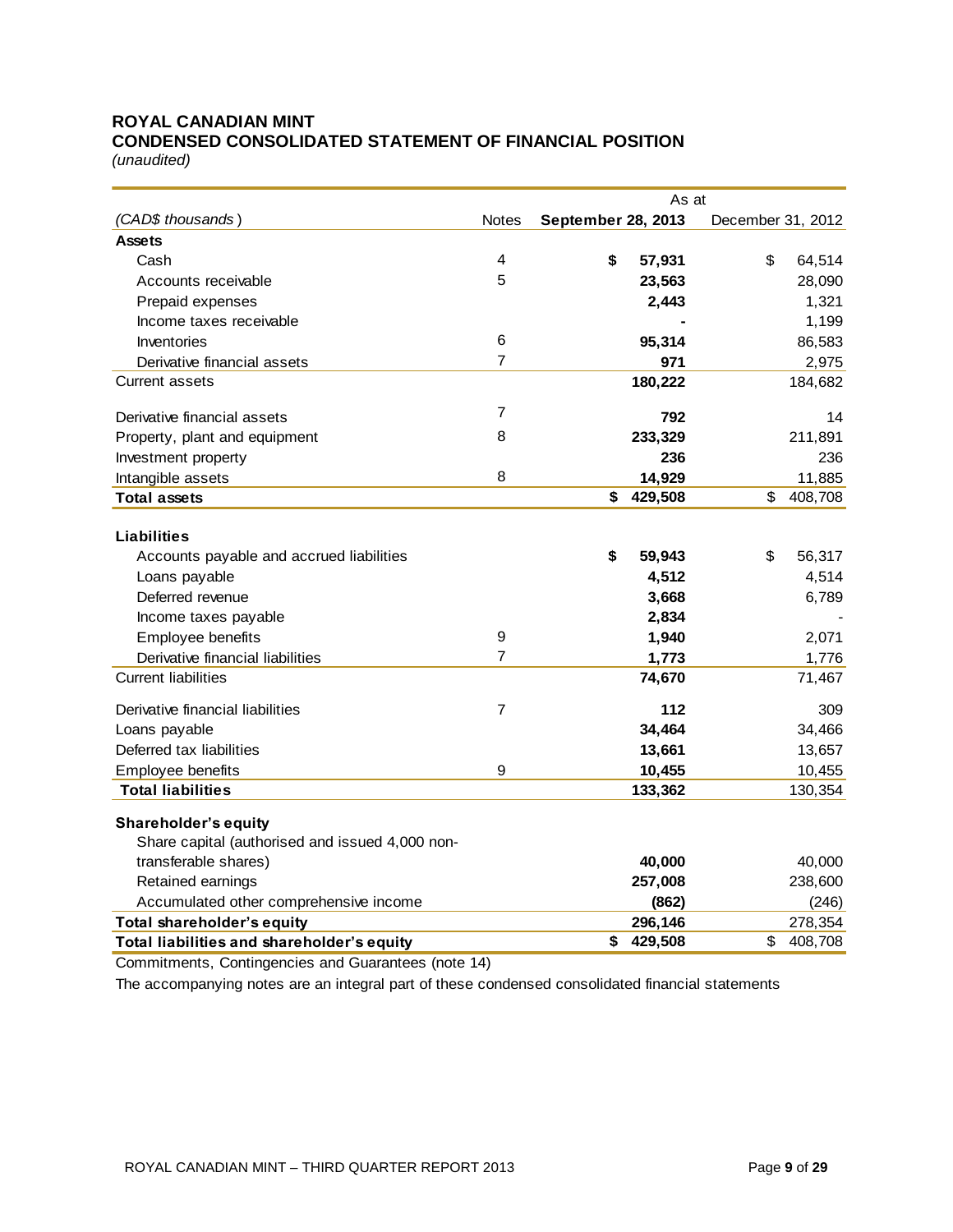# **ROYAL CANADIAN MINT CONDENSED CONSOLIDATED STATEMENT OF COMPREHENSIVE INCOME**

*(unaudited)*

|                                                                                                                                                                   |              | 13 weeks ended |               | 39 weeks ended              |                 |  |  |
|-------------------------------------------------------------------------------------------------------------------------------------------------------------------|--------------|----------------|---------------|-----------------------------|-----------------|--|--|
|                                                                                                                                                                   | <b>Notes</b> | September 28,  |               | September 29, September 28, | September 29,   |  |  |
| (CAD\$ thousands)                                                                                                                                                 |              | 2013           | 2012          | 2013                        | 2012            |  |  |
| Revenues                                                                                                                                                          | 10, 13       | \$<br>678,260  | \$<br>607,723 | \$<br>2,592,062             | \$<br>1,692,332 |  |  |
| Cost of goods sold                                                                                                                                                |              | 632,750        | 568,253       | 2,458,985                   | 1,578,312       |  |  |
| Gross profit                                                                                                                                                      |              | 45,510         | 39,470        | 133,077                     | 114,020         |  |  |
| Other operating expenses                                                                                                                                          |              |                |               |                             |                 |  |  |
| Marketing and sales expenses                                                                                                                                      |              | 18,438         | 17,951        | 54,885                      | 51,599          |  |  |
| Administration expenses                                                                                                                                           | 12           | 14,772         | 11,620        | 40,820                      | 36,241          |  |  |
| Other operating expenses                                                                                                                                          |              | 33,210         | 29,571        | 95,705                      | 87,840          |  |  |
| Operating profit                                                                                                                                                  |              | 12,300         | 9,899         | 37,372                      | 26,180          |  |  |
| Net foreign exchange gains (losses)                                                                                                                               |              | 310            | (67)          | 534                         | (260)           |  |  |
| Finance income (costs), net                                                                                                                                       |              |                |               |                             |                 |  |  |
| Finance income                                                                                                                                                    |              | 65             | 108           | 393                         | 342             |  |  |
| Finance costs                                                                                                                                                     |              | (224)          | (79)          | (422)                       | (209)           |  |  |
| Finance income (costs), net                                                                                                                                       |              | (159)          | 29            | (29)                        | 133             |  |  |
| Profit before income tax                                                                                                                                          |              | 12,451         | 9,861         | 37,877                      | 26,053          |  |  |
| Income tax expense                                                                                                                                                |              | 3,113          | 2,465         | 9,469                       | 6,513           |  |  |
| Profit for the period                                                                                                                                             |              | 9,338          | 7,396         | 28,408                      | 19,540          |  |  |
| Other comprehensive income<br>Net unrealized gains (losses) on cash<br>flow hedges<br>Net realized losses (gains) on cash<br>flow hedges transferred out of other |              | 1,030          | 2,433         | (1, 517)                    | 2,630           |  |  |
| comprehensive income                                                                                                                                              |              | 924            | (268)         | 901                         | (646)           |  |  |
| Other comprehensive gains (losses),                                                                                                                               |              |                |               |                             |                 |  |  |
| net of tax                                                                                                                                                        |              | 1,954          | 2,165         | (616)                       | 1,984           |  |  |
| <b>Total comprehensive income</b>                                                                                                                                 |              | 11,292<br>\$   | \$<br>9,561   | 27,792<br>\$                | \$<br>21,524    |  |  |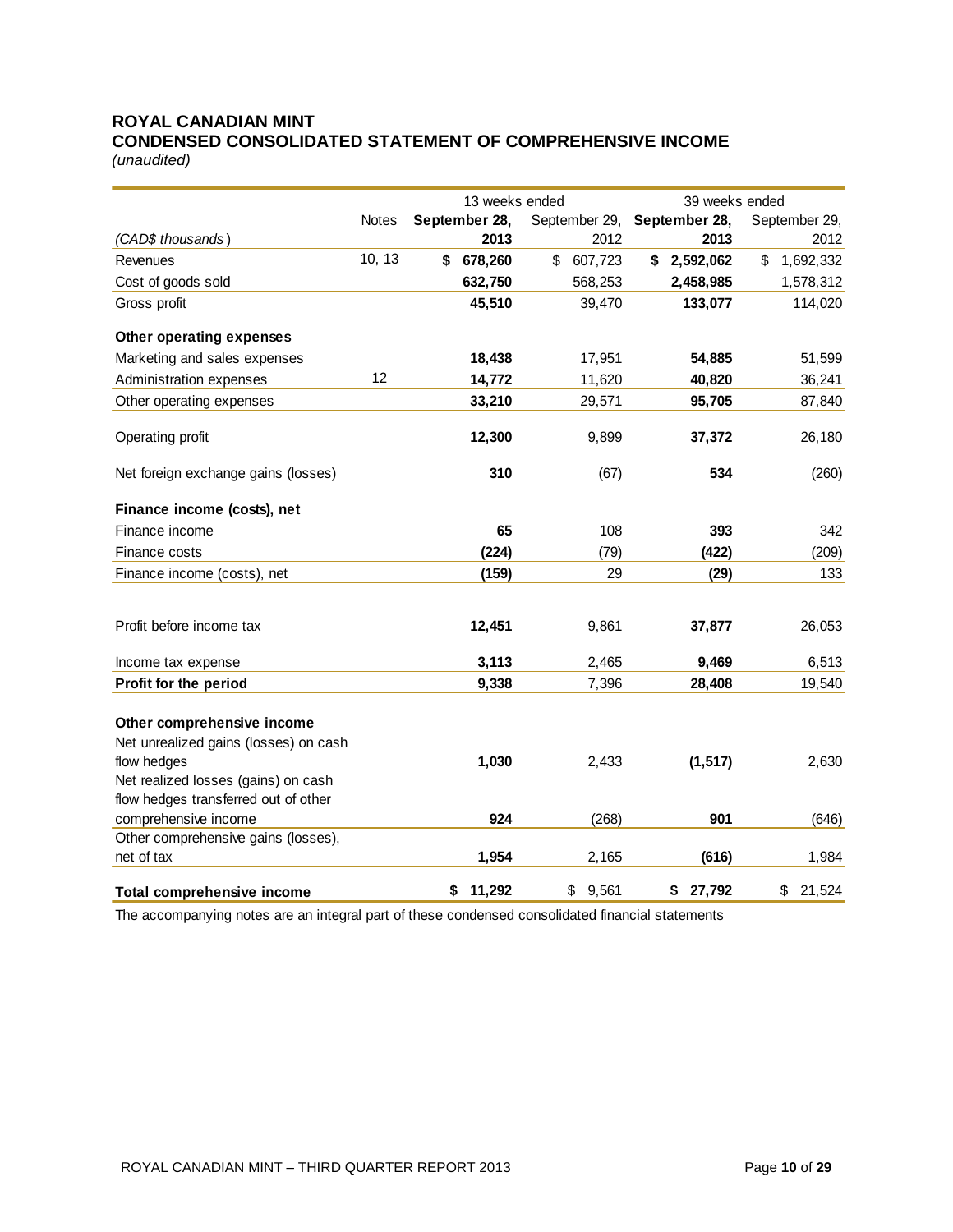# **ROYAL CANADIAN MINT CONDENSED CONSOLIDATED STATEMENT OF CHANGES IN EQUITY**

*(unaudited)*

#### **13 weeks ended September 28, 2013**

|                                  |   |                      | <b>Accumulated other</b><br>comprehensive income<br>Retained ("AOCI") (Net losses on |          |                   |   |          |
|----------------------------------|---|----------------------|--------------------------------------------------------------------------------------|----------|-------------------|---|----------|
| (CAD\$ thousands)                |   | <b>Share Capital</b> |                                                                                      | earnings | cash flow hedges) |   | Total    |
| Balance as at June 29, 2013      | S | 40,000               | 2                                                                                    | 257,670  | (2,816)<br>\$     | 5 | 294,854  |
| Profit for the period            |   | ۰                    |                                                                                      | 9,338    | ۰                 |   | 9,338    |
| Other comprehensive gains        |   | ۰                    |                                                                                      | ۰        | 1,954             |   | 1,954    |
| Dividend paid                    |   | ۰                    |                                                                                      | (10,000) | ۰                 |   | (10,000) |
| Balance as at September 28, 2013 |   | 40,000               | 5                                                                                    | 257,008  | (862)<br>\$       |   | 296,146  |

| 13 weeks ended September 29, 2012      |   |                      |   |          |                         |               |
|----------------------------------------|---|----------------------|---|----------|-------------------------|---------------|
|                                        |   |                      |   |          | Accumulated other       |               |
|                                        |   |                      |   |          | comprehensive income    |               |
|                                        |   |                      |   | Retained | ("AOCI") (Net losses on |               |
| (CAD\$ thousands)                      |   | <b>Share Capital</b> |   | earnings | cash flow hedges)       | Total         |
| Balance as at June 30, 2012 (restated) | S | 40,000               | S | 221.919  | \$<br>(2, 458)          | \$<br>259,461 |
| Profit for the period                  |   |                      |   | 7,396    |                         | 7,396         |
| Other comprehensive gains              |   |                      |   |          | 2,165                   | 2,165         |
| Balance as at September 29, 2012       |   | 40,000 \$            |   | 229.315  | (293)<br>\$             | 269,022       |
|                                        |   |                      |   |          |                         |               |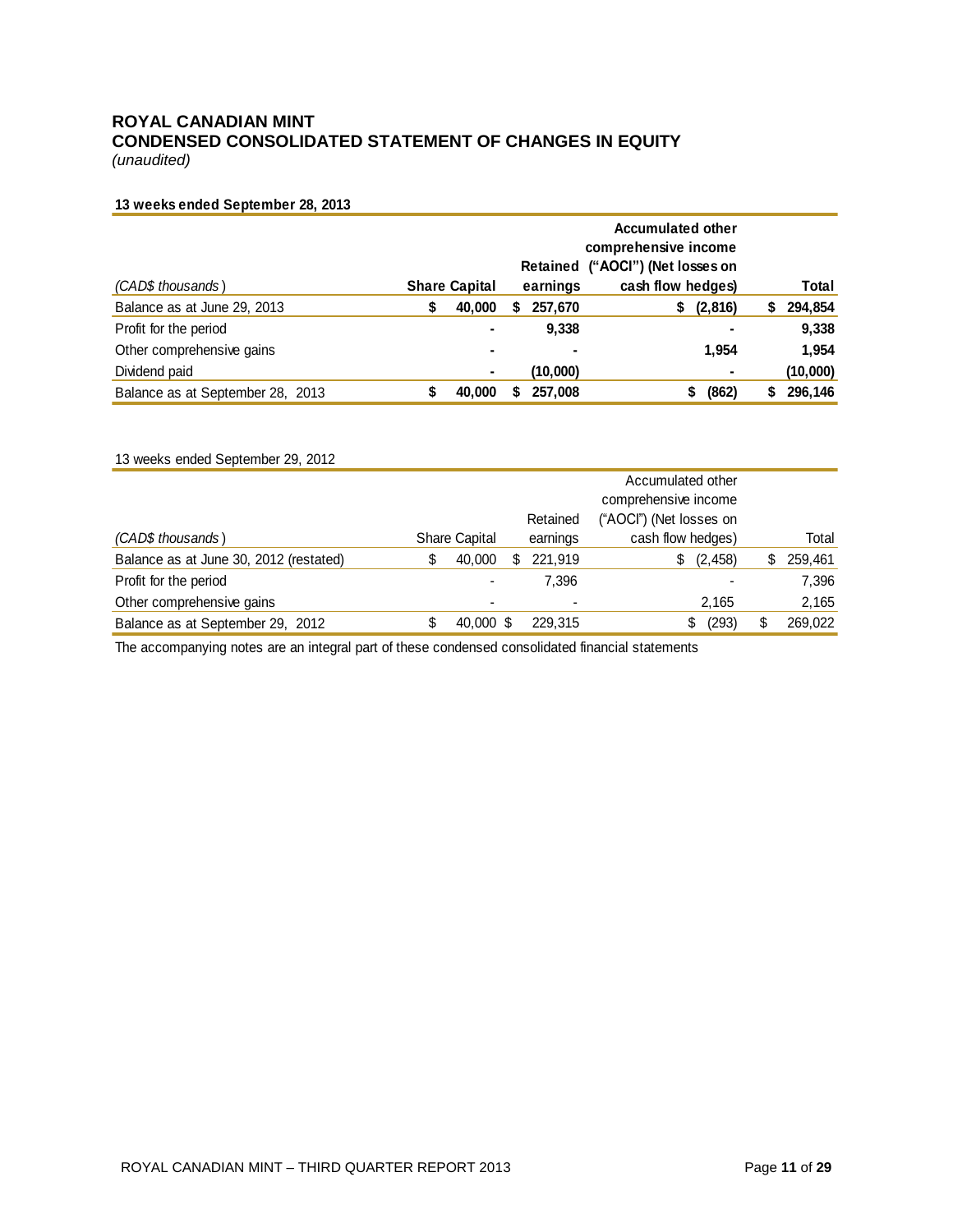# **ROYAL CANADIAN MINT CONDENSED CONSOLIDATED STATEMENT OF CHANGES IN EQUITY (COND'T)**

*(unaudited)*

#### **39 weeks ended September 28, 2013**

|                                  |   |                      | <b>Accumulated other</b><br>comprehensive income<br>Retained ("AOCI") (Net losses on |          |                   |   |          |
|----------------------------------|---|----------------------|--------------------------------------------------------------------------------------|----------|-------------------|---|----------|
| (CAD\$ thousands)                |   | <b>Share Capital</b> |                                                                                      | earnings | cash flow hedges) |   | Total    |
| Balance as at December 31, 2012  | S | 40,000               | 5                                                                                    | 238,600  | (246)<br>\$       | 5 | 278,354  |
| Profit for the period            |   |                      |                                                                                      | 28.408   |                   | - | 28,408   |
| Other comprehensive losses       |   | ۰                    |                                                                                      | ۰        | (616)             |   | (616)    |
| Dividend paid                    |   | ۰                    |                                                                                      | (10,000) |                   | ۰ | (10,000) |
| Balance as at September 28, 2013 |   | 40,000               | \$                                                                                   | 257,008  | (862)<br>S        |   | 296,146  |

#### 39 weeks ended September 29, 2012

|                                            |   |                      |   | Retained | Accumulated other<br>comprehensive income<br>("AOCI") (Net losses on |    |          |
|--------------------------------------------|---|----------------------|---|----------|----------------------------------------------------------------------|----|----------|
| (CAD\$ thousands)                          |   | <b>Share Capital</b> |   | earnings | cash flow hedges)                                                    |    | Total    |
| Balance as at December 31, 2011 (restated) | S | 40,000               | S | 219,775  | (2,277)<br>\$                                                        | S. | 257,498  |
| Profit for the period                      |   |                      |   | 19.540   |                                                                      |    | 19,540   |
| Other comprehensive gains                  |   |                      |   |          | 1.984                                                                |    | 1.984    |
| Dividend paid                              |   |                      |   | (10,000) |                                                                      |    | (10,000) |
| Balance as at September 29, 2012           |   | 40,000 \$            |   | 229.315  | S<br>(293)                                                           |    | 269,022  |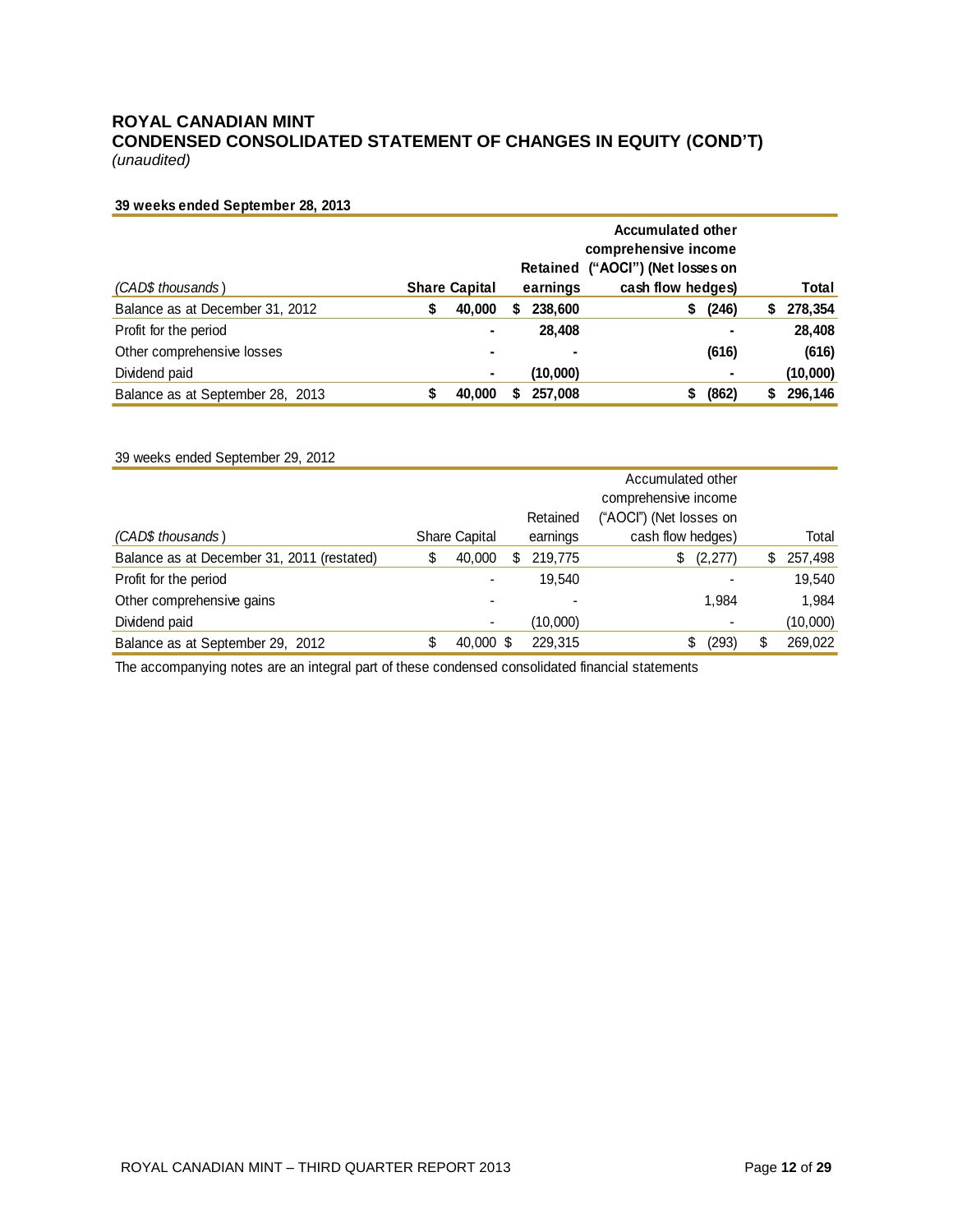# **ROYAL CANADIAN MINT CONDENSED CONSOLIDATED STATEMENT OF CASH FLOWS**

*(unaudited)*

|                                            | 13 weeks ended |               | 39 weeks ended              |                 |  |  |
|--------------------------------------------|----------------|---------------|-----------------------------|-----------------|--|--|
|                                            | September 28,  |               | September 29, September 28, | September 29,   |  |  |
| (CAD\$ thousands)                          | 2013           | 2012          | 2013                        | 2012            |  |  |
| Cash flows from operating activities       |                |               |                             |                 |  |  |
| Receipts from customers                    | 683,704<br>S   | 598,217<br>\$ | 2,593,878<br>S.             | 1,680,577<br>\$ |  |  |
| Payments to suppliers and employees        | (719, 837)     | (590, 472)    | (2,673,121)                 | (1,669,022)     |  |  |
| Interest paid                              | (225)          | (79)          | (414)                       | (209)           |  |  |
| Cash receipts on derivative contracts      | 646,364        | 330,745       | 1,256,689                   | 1,065,172       |  |  |
| Cash payments on derivative contracts      | (586, 418)     | (327, 609)    | (1, 131, 799)               | (1,054,062)     |  |  |
| Income taxes paid                          | (1, 849)       | 2,351         | (5, 432)                    | (3, 196)        |  |  |
| Net cash generated by operating activities | 21,739         | 13,153        | 39,801                      | 19,260          |  |  |
| Cash flows from investing activities       |                |               |                             |                 |  |  |
| Interest received                          | 65             | 108           | 393                         | 342             |  |  |
| Payments to acquire property, plant and    |                |               |                             |                 |  |  |
| equipment and intangible assets            | (7, 649)       | (18, 558)     | (36, 944)                   | (42, 566)       |  |  |
| Net cash used by investing activities      | (7, 584)       | (18, 450)     | (36, 551)                   | (42, 224)       |  |  |
| Cash flows from financing activities       |                |               |                             |                 |  |  |
| Dividend paid                              | (10,000)       |               | (10,000)                    | (10,000)        |  |  |
| Repayment of loans and other payables      | (1)            | 1             | (12)                        |                 |  |  |
| Net cash used by financing activities      | (10,001)       | 1             | (10, 012)                   | (10,000)        |  |  |
| Net increase/(decrease) in cash            | 4,154          | (5, 296)      | (6, 762)                    | (32, 964)       |  |  |
| Cash at the beginning of the period        | 53,838         | 51,265        | 64,514                      | 78,930          |  |  |
| Effects of exchange rate changes on cash   |                |               |                             |                 |  |  |
| held in foreign currencies                 | (61)           | (117)         | 179                         | (114)           |  |  |
| Cash at the end of the period              | \$<br>57,931   | \$<br>45,852  | \$<br>57,931                | \$<br>45,852    |  |  |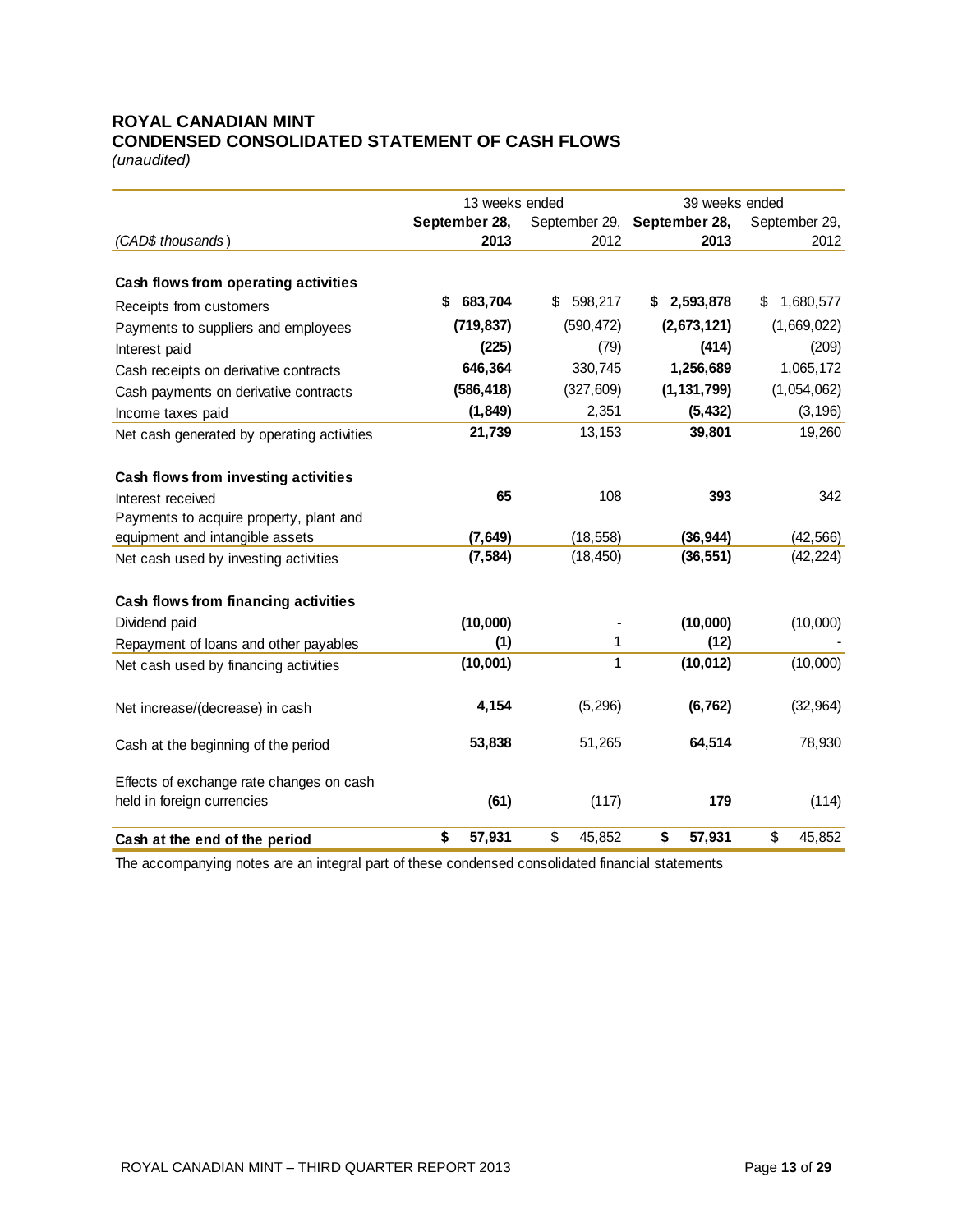# **1. NATURE AND DESCRIPTION OF THE CORPORATION**

The Royal Canadian Mint (the "Mint" or the "Corporation") was incorporated in 1969 by the *Royal Canadian Mint Act* to mint coins in anticipation of profit and carry out other related activities. The Mint is an agent corporation of Her Majesty named in Part II of Schedule III to the *Financial Administration Act*. It produces all of the circulation coins used in Canada and manages the support distribution system for the Government of Canada. The Mint is one of the world's foremost producers of circulation, collector and bullion investment coins for the domestic and international marketplace. It is also one of the largest gold refiners in the world. The addresses of its registered office and principal place of business are 320 Sussex Drive, Ottawa, Ontario, Canada, K1A 0G8 and 520 Lagimodière Blvd, Winnipeg, Manitoba, Canada, R2J 3E7.

In 2002, the Mint incorporated RCMH-MRCF Inc., a wholly-owned subsidiary. RCMH-MRCF Inc. has been operationally inactive since December 31, 2008.

The Corporation is a prescribed federal Crown corporation for tax purposes and is subject to federal income taxes under the *Income Tax Act*.

# **2. BASIS OF PRESENTATION**

#### **2.1 Statement of Compliance**

These interim condensed consolidated financial statements have been prepared in accordance with *IAS 34 Interim Financial Reporting ("IAS 34")* of the *International Financial Reporting Standards ("IFRS")* and the *Standard on Quarterly Financial Reports for Crown Corporations* issued by the Treasury Board of Canada. As permitted under this standard, these interim condensed consolidated financial statements do not include all of the disclosure requirements for annual consolidated financial statements, and should be read in conjunction with the Corporation's audited consolidated financial statements for its fiscal year ended December 31, 2012.

These interim condensed consolidated financial statements have not been audited or reviewed by an external auditor.

These interim condensed consolidated financial statements have been approved for public release by the Board of Directors of the Corporation on November 27, 2013.

#### **2.2 Basis of presentation**

The interim condensed consolidated financial statements were prepared on the historical cost basis, except for derivative instruments which were measured at fair value and the defined benefit plan and other long-term benefits which were measured at the actuarial valuation amount. Historical cost is generally based on the fair value of the consideration given in exchange for assets.

Although the Corporation's year end of December 31 matches the calendar year end, the Corporation's quarter end dates do not necessarily coincide with calendar year quarters; instead, each of the Corporation's quarters contains 13 weeks.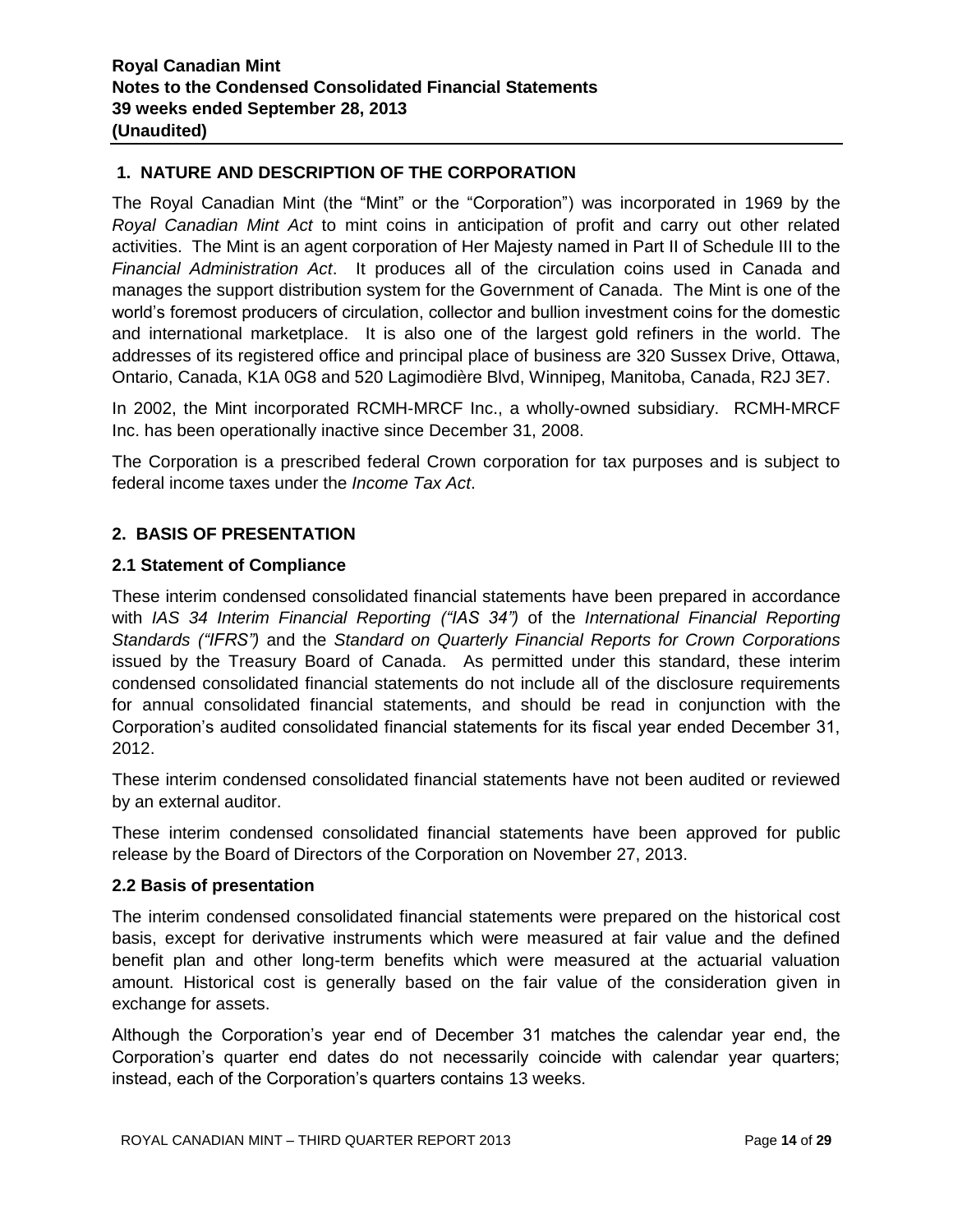# **2.3 Consolidation**

The interim condensed consolidated financial statements incorporate the interim financial statements of the Corporation and its wholly-owned subsidiary. The subsidiary's accounting policies are in line with those used by the Corporation. All intercompany transactions, balances, income and expenses are eliminated in full on consolidation.

# **2.4 Functional and presentation currency**

Unless otherwise stated, all figures reported in the interim condensed consolidated financial statements and disclosures are reflected in thousands of Canadian dollars (CAD\$), which is the functional currency of the Corporation.

# **2.5 Significant accounting policies**

Significant accounting policies applied in these interim condensed consolidated financial statements are disclosed in note 2 of the Corporation's annual consolidated financial statements for the year ended December 31, 2012. The accounting policies have been applied consistently in the current and comparative periods.

# **2.6 Key sources of estimation uncertainty and critical accounting judgments**

The preparation of these interim condensed consolidated financial statements requires management to make critical judgements, estimates and assumptions that affect the reported amounts of assets and liabilities, disclosure of contingent assets and liabilities and the reported amounts of revenue and expenses during the reporting period.

In making critical judgements, estimates and using assumptions, management relies on external information and observable conditions where possible, supplemented by internal analysis as required. The judgements, estimates and associated assumptions are based on historical experience and other factors that are considered to be relevant. Actual results may differ significantly from the estimates and assumptions. The estimates and underlying assumptions are reviewed on an ongoing basis.

#### **2.7 Prior period restatement**

As discussed in note 5 of the annual consolidated financial statements for the year ended December 31, 2012, there was a prior period adjustment affecting inventory and cost of goods sold. The opening retained earnings for the year ended December 31, 2012 were restated by \$1.4 million.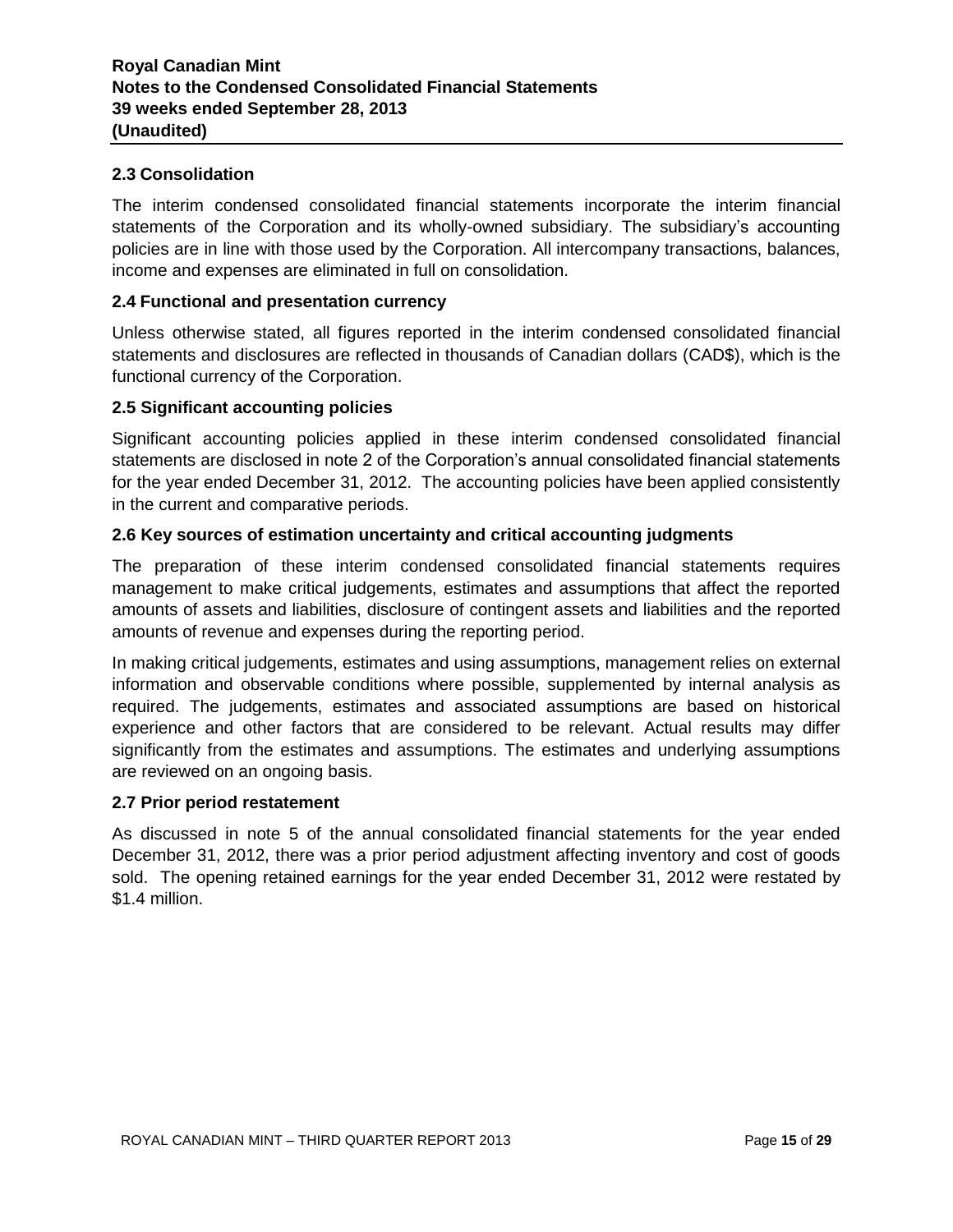# **3. FUTURE CHANGES IN ACCOUNTING POLICIES**

The Corporation has reviewed new and revised accounting pronouncements that have been issued but are not yet effective and determined that the following may have an impact on the Corporation's consolidated financial statements in future years.

# *IFRS 7 Financial Instruments: Disclosures ("IFRS 7")*

An amendment was released in December 2011 to IFRS 7 requiring disclosures about the initial application of IFRS 9 with effective date on or after January 1, 2015 (or otherwise when IFRS 9 is first applied). The amendments are to be applied retrospectively. The Corporation is currently evaluating the impact of this amendment to IFRS 7 on its consolidated financial statements therefore the impact is not known at this time.

# *IFRS 9 Financial Instruments ("IFRS 9")*

The mandatory application date of IFRS 9 was amended in December 2011. The Corporation will be required to retrospectively adopt IFRS 9 on January 1, 2015, which is the result of the IASB's project to replace IAS 39, "Financial Instruments: Recognition and Measurement". The new standard defines the classification, recognition, derecognition and measurement guidance for financial assets and financial liabilities. The Corporation is currently evaluating the impact of the application of IFRS 9 on its consolidated financial statements therefore the impact is not known at this time.

# *IAS 36 Impairment of Assets ("IAS 36")*

An amendment was released in May 2013 to IAS 36 regarding the clarification of disclosures required for the recoverable amount for non-financial assets with an effective date on or after January 1, 2014. The amendments are to be applied retrospectively. The Corporation is currently evaluating the impact of this amendment to IAS 36 on its consolidated financial statements therefore the impact is not known at this time.

# *IAS 39 Financial Instruments: Recognition and Measurement ("IAS 39")*

An amendment was released in June 2013 to IAS 39 regarding the novation of derivatives and continuation of hedge accounting with an effective date on or after January 1, 2014. Under the amendments there would be no need to discontinue hedge accounting if a hedging derivative was novated, provided certain criteria are met. The amendments are to be applied retrospectively. The adoption of these amendments is not expected to have a material impact on the Corporation's condensed consolidated financial statements.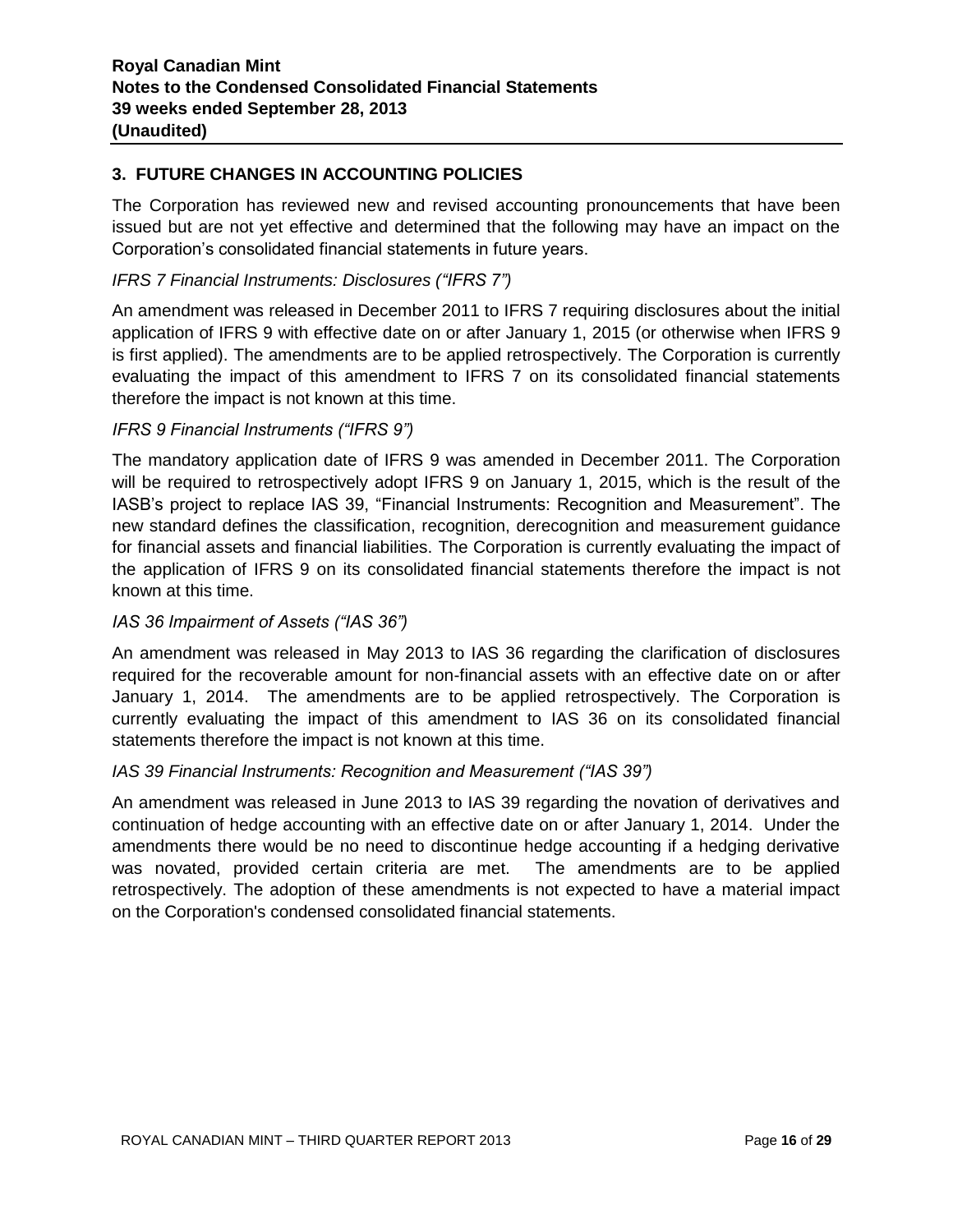# **4. CASH**

|                   | As at                                |        |   |        |  |  |
|-------------------|--------------------------------------|--------|---|--------|--|--|
| (CAD\$ thousands) | September 28, 2013 December 31, 2012 |        |   |        |  |  |
| Canadian dollars  |                                      | 53,354 | S | 52,822 |  |  |
| US dollars        |                                      | 3,714  |   | 8,587  |  |  |
| Euros             |                                      | 863    |   | 3,105  |  |  |
| Total cash        |                                      | 57,931 |   | 64,514 |  |  |

In accordance with the construction contract for the Winnipeg plant expansion and the *Builder's Lien Act of Manitoba*, the Corporation is required to holdback 7.5% of progress billings. These amounts are restricted in nature and recorded as an asset and a liability. The restricted funds were paid out upon certified completion of the subcontracts in accordance with the *Builder's Lien Act of Manitoba* during the third quarter of 2013. The total holdback cash account balance and related liability at September 28, 2013 was \$nil (December 31, 2012 - \$2.3 million).

# **5. ACCOUNTS RECEIVABLE**

|                                 | As at                                |   |        |
|---------------------------------|--------------------------------------|---|--------|
| (CAD\$ thousands)               | September 28, 2013 December 31, 2012 |   |        |
| Trade receivables and accruals  | 15,364<br>S                          |   | 24,086 |
| Allowance for doubtful accounts | (73)                                 |   | (110)  |
| Net trade receivables           | 15,291                               |   | 23,976 |
| Other receivables               | 8,272                                |   | 4,114  |
| Total accounts receivable       | 23,563                               | S | 28,090 |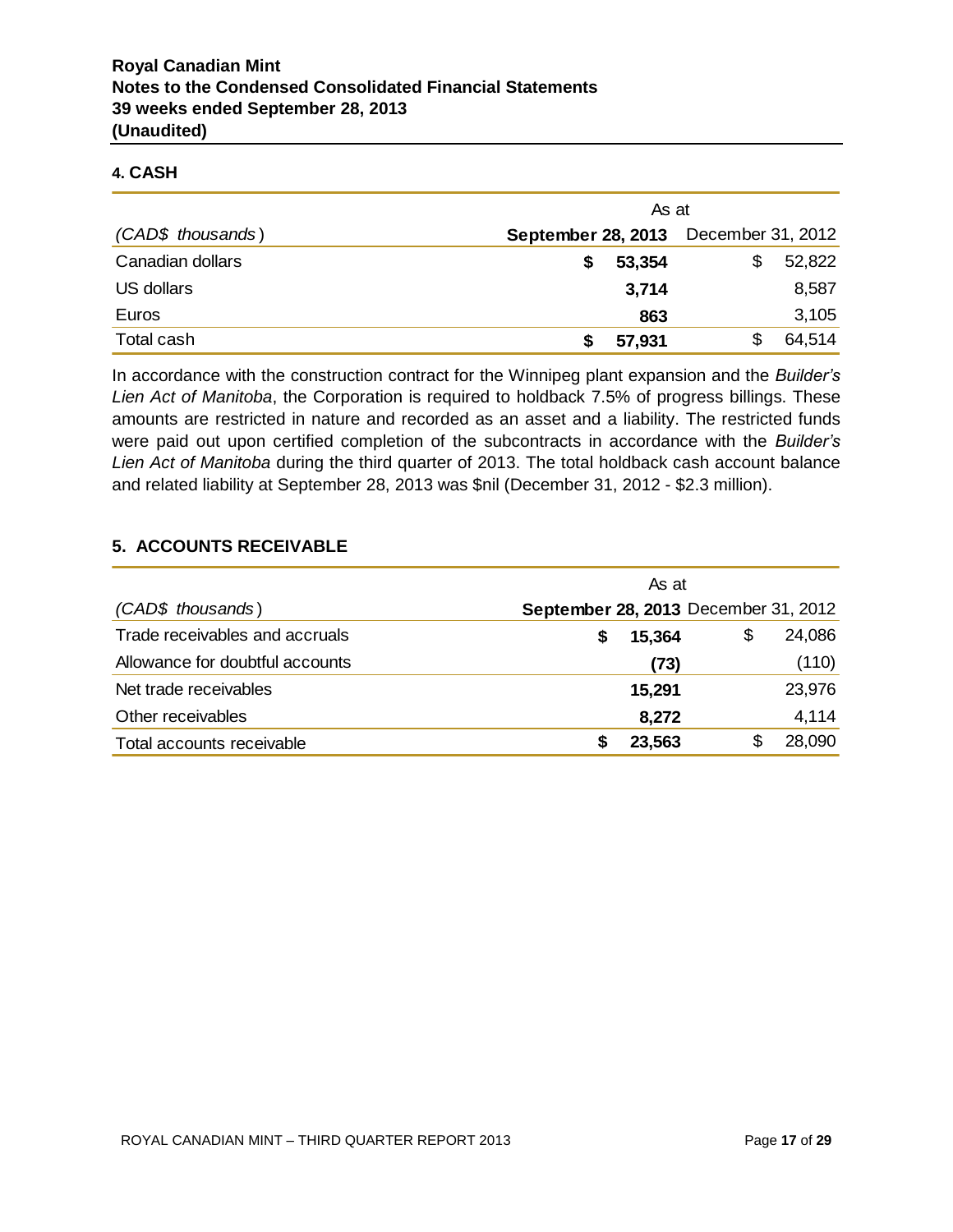Accounts receivable by type of customer was as follows:

|                                     |                                      | As at  |   |        |
|-------------------------------------|--------------------------------------|--------|---|--------|
| (CAD\$ thousands)                   | September 28, 2013 December 31, 2012 |        |   |        |
| Consumers, dealers and others       |                                      | 14,060 | S | 9,402  |
| Governments (including governmental |                                      |        |   |        |
| departments and agencies)           |                                      | 7,694  |   | 11,544 |
| <b>Banking institutions</b>         |                                      | 1,809  |   | 7,144  |
| Total accounts receivable           |                                      | 23,563 |   | 28,090 |

#### **6. INVENTORIES**

|                            | As at      |                                      |
|----------------------------|------------|--------------------------------------|
| (CAD\$ thousands)          |            | September 28, 2013 December 31, 2012 |
| Raw materials and supplies | 6,382<br>S | 9,319                                |
| Work in process            | 26,093     | 25,861                               |
| Finished goods             | 62,839     | 51,403                               |
| <b>Total inventories</b>   | 95,314     | 86,583                               |

The amount of inventories recognized as cost of goods sold for the 39 weeks ended September 28, 2013 is \$2.5 billion (39 weeks ended September 29, 2012 - \$1.6 billion).

The cost of inventories recognized as cost of goods sold for the 39 weeks ended September 28, 2013 includes \$1.6 million write-downs of inventory to net realisable value (39 weeks ended September 29, 2012 - \$2.2 million).

There is no pledged collateral in respect of inventory.

# **7. FINANCIAL INSTRUMENTS AND FINANCIAL RISK MANAGEMENT**

#### **7.1 Classification and valuation techniques of financial instruments**

The Corporation holds financial instruments in the form of cash, accounts receivable, derivative assets, accounts payable and accrued liabilities, loans payable and derivative liabilities.

The Corporation has estimated the fair values of its financial instruments as follows:

- i) The carrying amounts of cash, accounts receivable and accounts payable and accrued liabilities approximate their fair values as a result of the relatively short-term nature of these financial instruments.
- ii) The fair values of loans payables have been estimated based on a discounted cash flow approach using current market rates appropriate as at the respective date presented.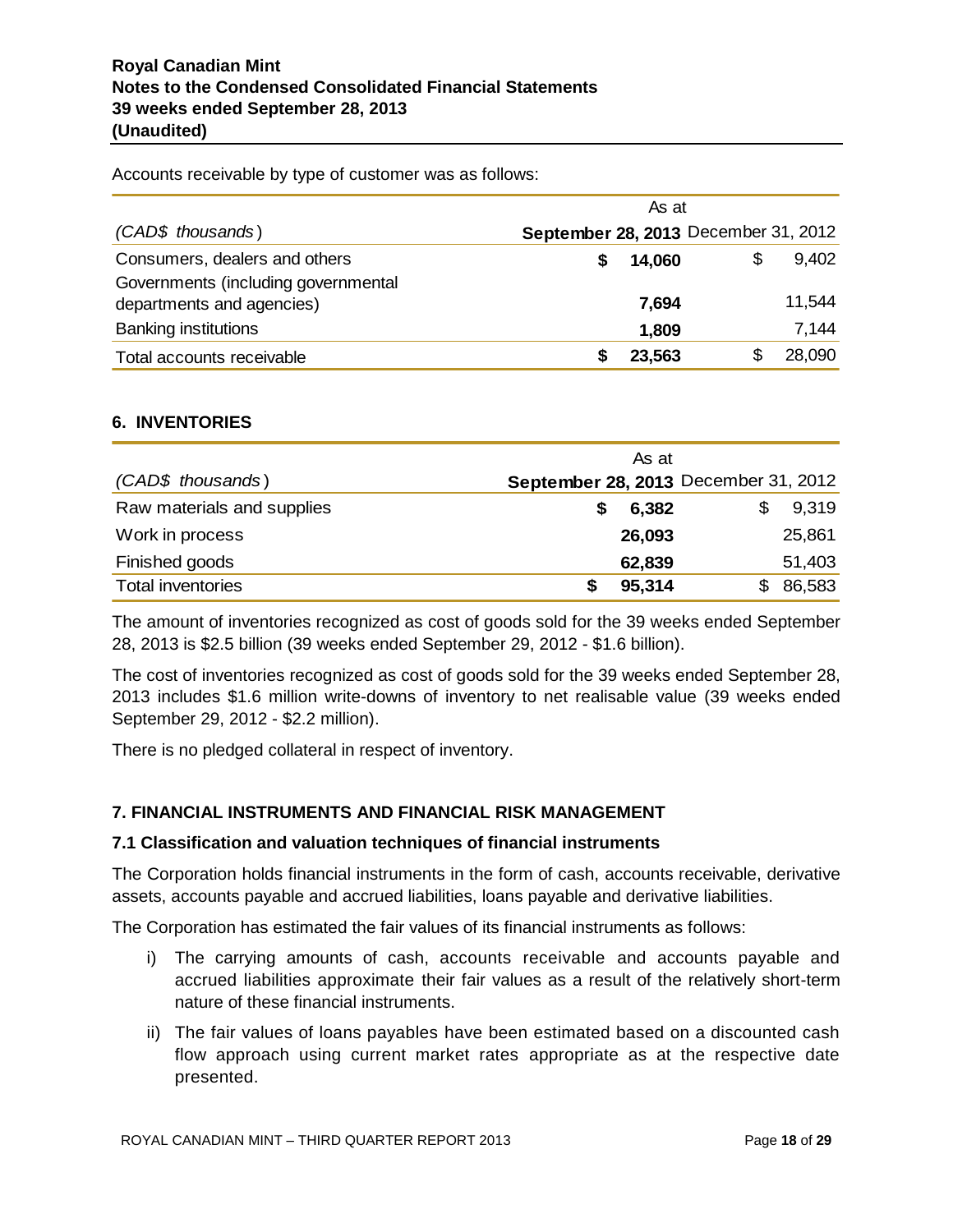iii) The fair values of the Corporation's foreign currency forward contracts, commodity swap and forward contracts and other derivative instruments are based on estimated credit-adjusted forward market prices. The Corporation takes counterparty risk and its own risk into consideration for the fair value of financial instruments.

# **7.2 Financial risk management objectives and framework**

The Corporation is exposed to credit risk, liquidity risk and market risk from its use of financial instruments.

The Board of Directors has overall responsibility for the establishment and oversight of the Corporation's risk management framework. The Audit Committee assists the Board of Directors and is responsible for review, approval and monitoring the Corporation's risk management policies including the development of an Enterprise Risk Management program which involves establishing corporate risk tolerance, identifying and measuring the impact of various risks, and developing risk management action plans to mitigate risks that exceed corporate risk tolerance. The Audit Committee reports regularly to the Board of Directors on its activities.

# **7.2.1 Credit risk management**

Credit risk is the risk of financial loss to the Corporation if a customer or counterparty to a financial instrument fails to meet its contractual obligations, and arises principally from the Corporation's receivables from customers, cash and derivative instruments. The Corporation has adopted a policy of only dealing with creditworthy counterparties as a means of mitigating the risk of financial loss from defaults. The Corporation's exposure and the credit ratings of its counterparties are continuously monitored.

The carrying amount of financial assets recorded in the interim condensed consolidated financial statements represents the maximum credit exposure.

#### **7.2.2 Liquidity risk**

Liquidity risk is the risk that the Corporation will not be able to meet its financial obligations as they fall due. The Corporation manages liquidity risk by continuously monitoring actual and forecasted cash flows to ensure, as far as possible, that it will always have sufficient liquidity to meet its liabilities when due, under both normal and stressed conditions, without incurring unacceptable losses or risking damage to the Corporation's reputation.

#### **7.2.3 Market risk**

Market risk is the risk that changes in market prices, such as foreign exchange rates, interest rates or commodity price changes will affect the Corporation's income or the fair value of its financial instruments.

The Corporation uses derivative instruments, such as foreign currency forward contracts, interest rate exchange agreements and commodity swap and forward contracts to manage the Corporation's exposure to fluctuations in cash flows resulting from foreign exchange risk, interest rate risk and commodity price risk. The Corporation buys and sells derivatives in the ordinary course of business and all such transactions are carried out within the guidelines set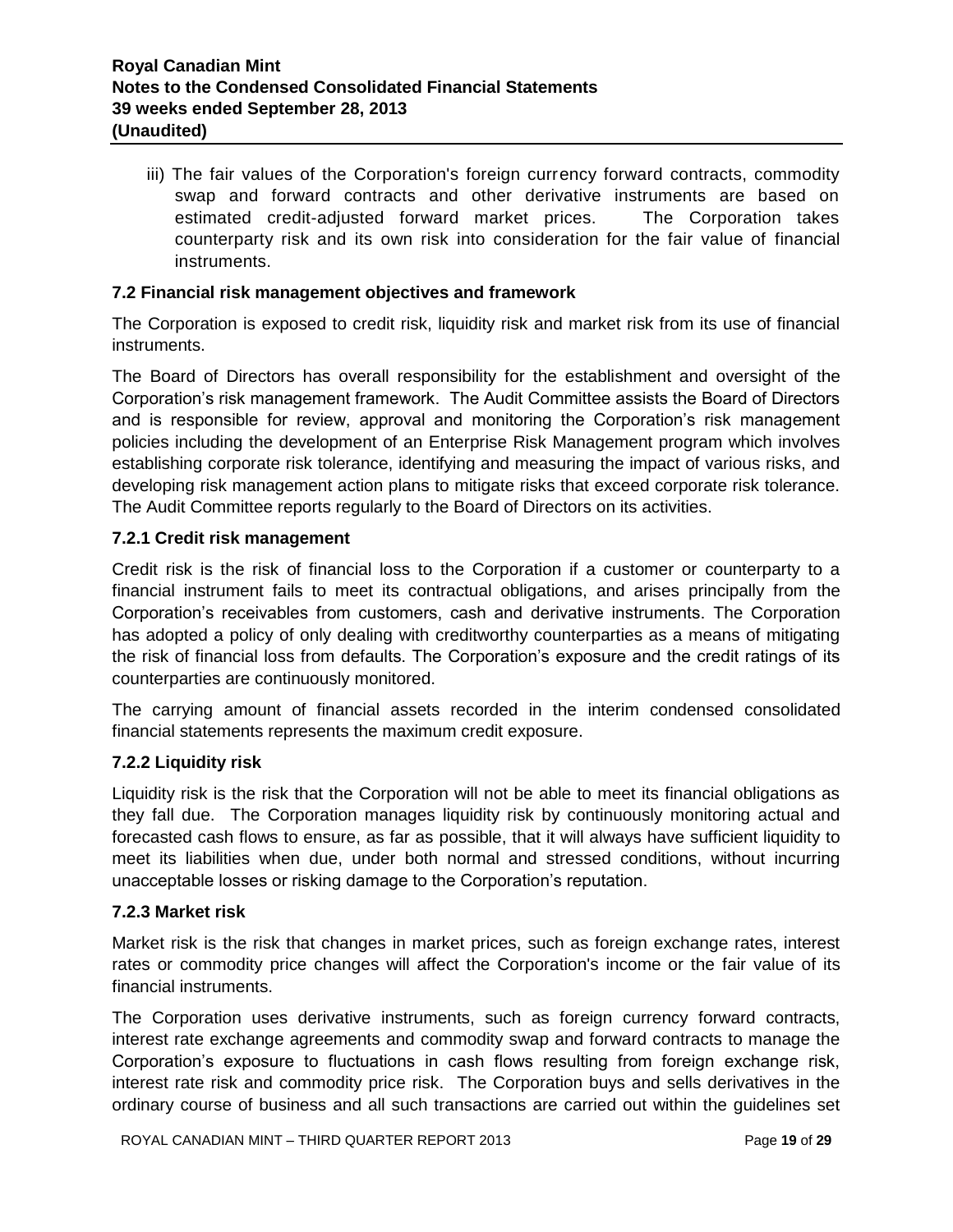out in established policies. The Corporation's policy is not to enter into derivative instruments for trading or speculative purposes.

# **Foreign exchange risk**

The Corporation is exposed to foreign exchange risk on sales and purchase transactions that are denominated in foreign currencies primarily including US dollars, Euros, and Pound Sterling. The Corporation manages its exposure to exchange rate fluctuations between the foreign currency and the Canadian dollar by entering into foreign currency forward contracts and by applying hedge accounting to certain qualifying contracts to minimize the volatility to profit or loss. The Corporation also uses such contracts in the process of managing its overall cash requirements.

#### **Interest rate risk**

Financial assets and financial liabilities with variable interest rates expose the Corporation to cash flow interest rate risk. There is no interest rate risk related to cash as there are no shortterm investments as at the dates presented. The Corporation's Bankers Acceptance interest rate swap loan instruments expose the Corporation to cash flow interest rate risk. The Corporation has hedged 100% of the exposure to fluctuations in interest rates related to these instruments by entering into corresponding interest rate swaps, where the Corporation pays a fixed interest rate in exchange for receiving a floating interest rate. The interest rate swaps are designated as hedging instruments under the cash flow hedge accounting model.

Financial assets and financial liabilities that bear interest at fixed rates are subject to fair value interest rate risk. The Corporation does not account for its fixed rate debt instruments as held for trading; therefore, a change in interest rates at the reporting date would not affect profit or loss with respect to these fixed rate instruments. The Corporation's interest rate swaps expose the Corporation to fair value interest rate risk.

#### **Commodity price risk**

The Corporation is exposed to commodity price risk on its purchase and sale of precious metals including gold, silver, platinum and palladium and base metals including nickel, copper and steel.

The Corporation is not exposed to precious metal price risk related to the bullion sales program because the purchase and sale of precious metals used in this program are completed on the same date, using the same price basis in the same currency.

The Corporation manages its exposure to commodity price fluctuations by entering into sales or purchase commitments that fix the future price or by entering into commodity swap and forward contracts that fix the future commodity price and by applying hedge accounting to these contracts to minimize the volatility to profit or loss.

Derivatives designated as a hedge of an anticipated or forecasted transaction are accounted for as cash flow hedges. The Corporation applies the normal purchases classification to certain contracts that are entered into for the purpose of procuring commodities to be used in production.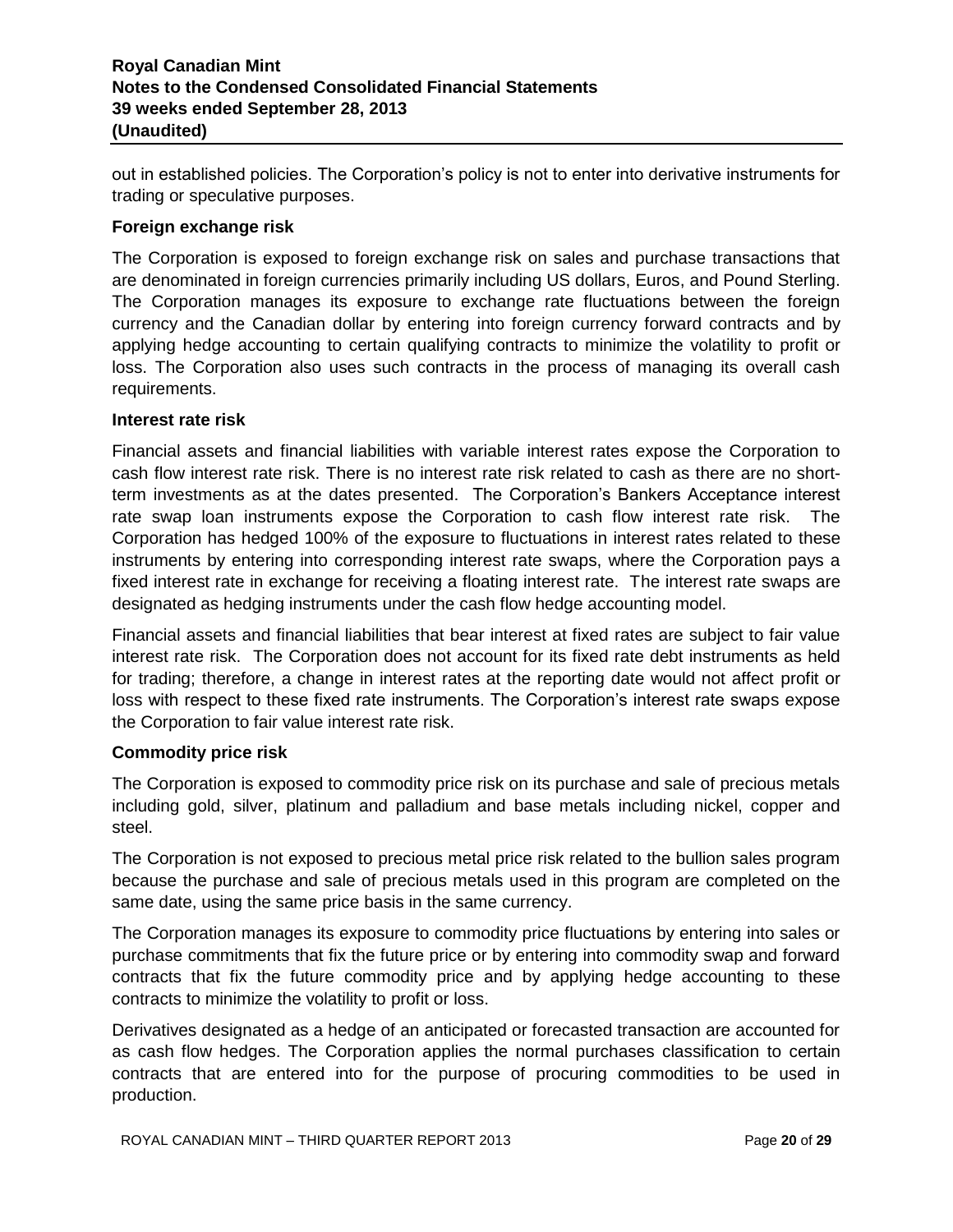Therefore the impact of commodity price risk fluctuation on the condensed consolidated financial statements is not significant because the Corporation's un-hedged commodity price risk is not significant.

# **7.3 Fair value measurements recognized in the condensed consolidated statement of financial position**

The table below analyzes financial instruments carried at fair value, by valuation method. All the derivatives the Corporation has are classified as level 2 financial instruments. The different levels have been defined as follows:

- Level 1: quoted prices (unadjusted) in active markets for identical assets or liabilities
- Level 2: inputs other than quoted prices included within Level 1 that are observable for the asset or liability, either directly (i.e., as prices) or indirectly (i.e., derived from prices)

Level 3: inputs for the asset or liability that are not based on observable market data (unobservable inputs).

|                                  | As at              |       |                   |       |  |
|----------------------------------|--------------------|-------|-------------------|-------|--|
| (CAD\$ thousands)                | September 28, 2013 |       | December 31, 2012 |       |  |
| Derivative financial assets      |                    |       |                   |       |  |
| Foreign currency forwards        | \$                 | 917   | \$                | 2,561 |  |
| Commodity swaps                  |                    | 55    |                   | 428   |  |
| Interest rate swaps              |                    | 791   |                   |       |  |
|                                  | \$                 | 1,763 | \$                | 2,989 |  |
| Derivative financial liabilities |                    |       |                   |       |  |
| Foreign currency forwards        | \$                 | 1,177 | \$                | 1,486 |  |
| Commodity swaps                  |                    | 572   |                   | 304   |  |
| Interest rate swaps              |                    | 136   |                   | 295   |  |
|                                  | \$                 | 1,885 | \$                | 2,085 |  |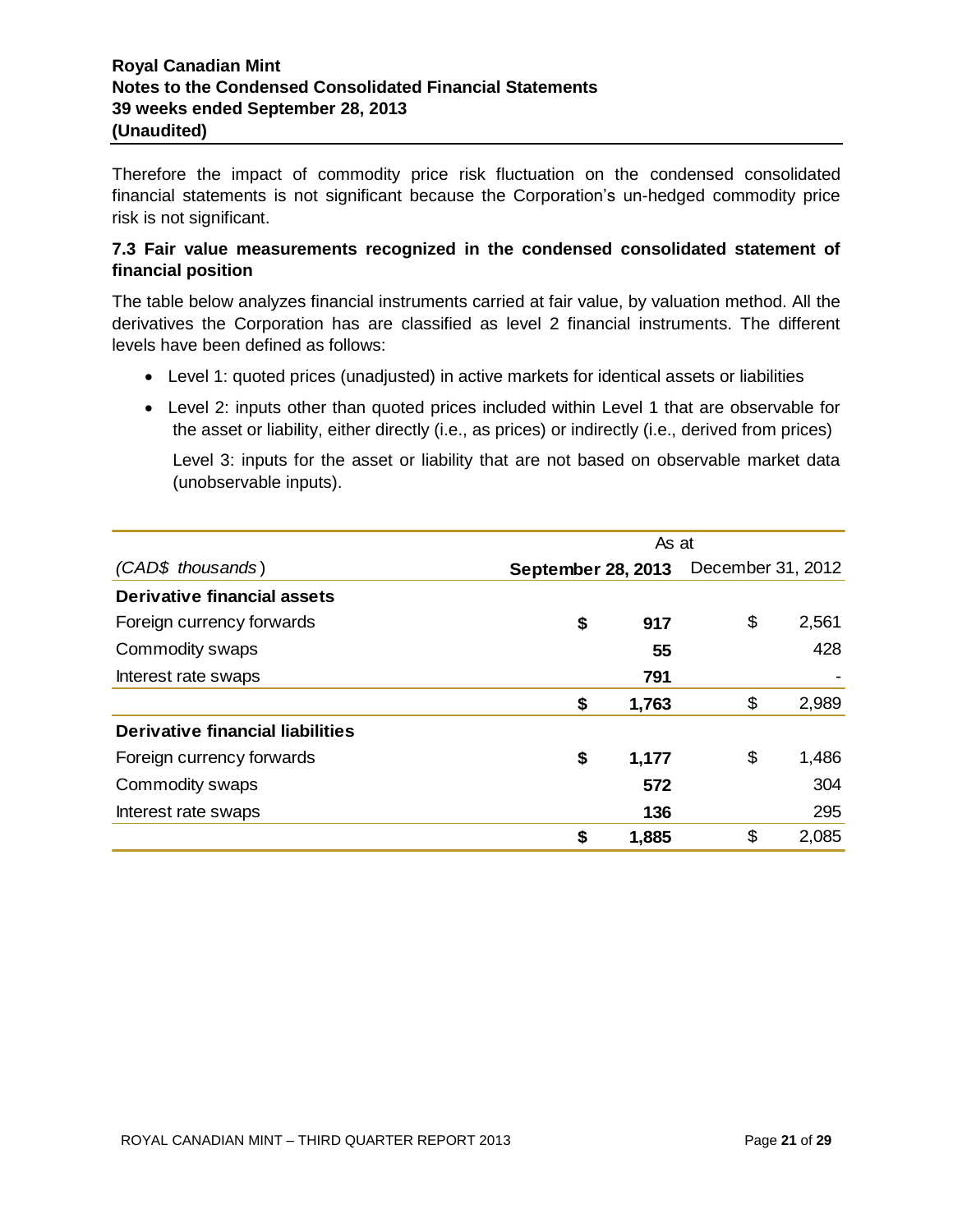# **8. CAPITAL ASSETS**

# **8.1 Property, plant and equipment**

The composition of the net book value of the Corporation's property, plant and equipment, is presented in the following tables:

|                               | As at              |                   |  |  |  |
|-------------------------------|--------------------|-------------------|--|--|--|
| (CAD\$ thousands)             | September 28, 2013 | December 31, 2012 |  |  |  |
|                               |                    |                   |  |  |  |
| Cost                          | 381,560<br>S.      | 349,214<br>\$     |  |  |  |
| Accumulated depreciation      | (148, 231)         | (137, 323)        |  |  |  |
| Net book value                | 233,329<br>S.      | \$<br>211,891     |  |  |  |
|                               |                    |                   |  |  |  |
| Net book value by asset class |                    |                   |  |  |  |
| Land and land improvements    | \$<br>3,157        | \$<br>3,170       |  |  |  |
| <b>Buildings</b>              | 131,649            | 69,986            |  |  |  |
| Plant and equipment           | 89,702             | 83,398            |  |  |  |
| In process capital projects   | 8,821              | 55,337            |  |  |  |
| Net book value                | 233,329<br>S       | \$<br>211,891     |  |  |  |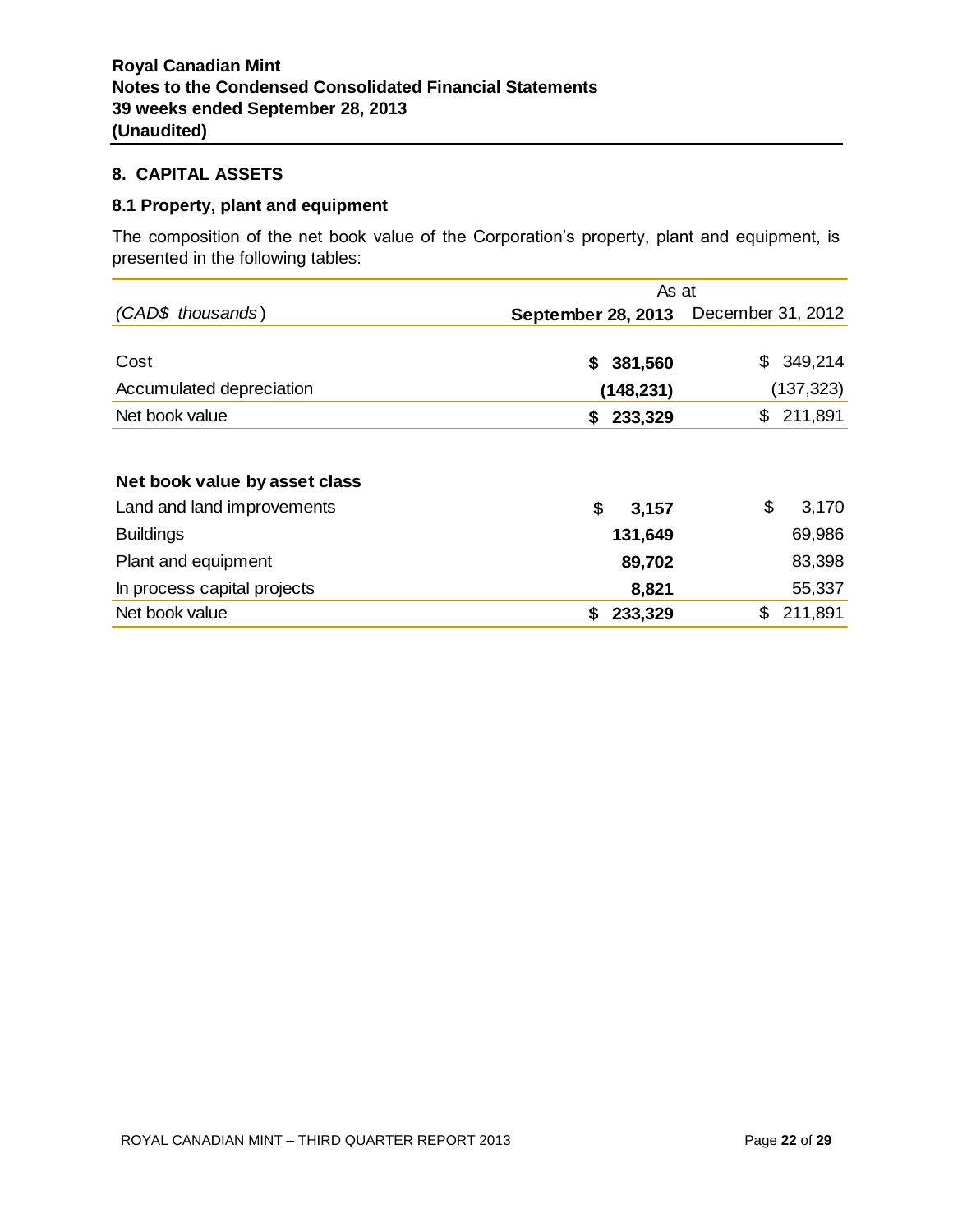Reconciliation of the opening and closing balances of property, plant and equipment for September 28, 2013:

|                                 |               |                  |                  | <b>Capital</b> |               |
|---------------------------------|---------------|------------------|------------------|----------------|---------------|
|                                 | Land and land |                  | <b>Plant and</b> | projects in    |               |
| (CAD\$ thousands)               | improvements  | <b>Buildings</b> | equipment        | process        | <b>Total</b>  |
| Cost                            |               |                  |                  |                |               |
| Balance at December 31, 2011    | \$<br>4,094   | \$<br>70,660     | \$<br>195,639    | \$<br>17,052   | \$<br>287,445 |
| <b>Additions</b>                |               | 3,454            | 10,100           | 51,283         | 64,837        |
| <b>Transfers</b>                |               | 4,094            | 8,904            | (12,998)       |               |
| <b>Disposals</b>                |               | (84)             | (2,984)          |                | (3,068)       |
| Balance at December 31, 2012    | 4,094         | 78,124           | 211,659          | 55,337         | 349,214       |
| <b>Additions</b>                |               | 21,161           | 4,980            | 6,379          | 32,520        |
| <b>Transfers</b>                |               | 43,294           | 9,601            | (52, 895)      |               |
| <b>Disposals</b>                |               |                  | (174)            |                | (174)         |
| Balance at September 28, 2013   | \$<br>4,094   | \$<br>142,579    | \$<br>226,066    | \$<br>8,821    | \$<br>381,560 |
|                                 |               |                  |                  |                |               |
| <b>Accumulated depreciation</b> |               |                  |                  |                |               |
| Balance at December 31, 2011    | \$<br>903     | \$<br>5,221      | \$<br>119,857    | \$             | \$<br>125,981 |
| Depreciation                    | 21            | 2,917            | 10,407           |                | 13,345        |
| <b>Disposals</b>                |               |                  | (2,003)          |                | (2,003)       |
| Balance at December 31, 2012    | 924           | 8,138            | 128,261          |                | 137,323       |
| <b>Depreciation</b>             | 13            | 2,792            | 8,270            |                | 11,075        |
| <b>Disposals</b>                |               |                  | (167)            |                | (167)         |
| Balance at September 28, 2013   | \$<br>937     | \$<br>10,930     | \$<br>136,364    | \$             | \$<br>148,231 |
| Net book value at September 28, |               |                  |                  |                |               |
| 2013                            | \$<br>3,157   | \$<br>131,649    | \$<br>89,702     | \$<br>8,821    | \$<br>233,329 |

No indicators of impairment were found for property, plant and equipment as at September 28, 2013.

No asset is pledged as security for borrowings as at September 28, 2013.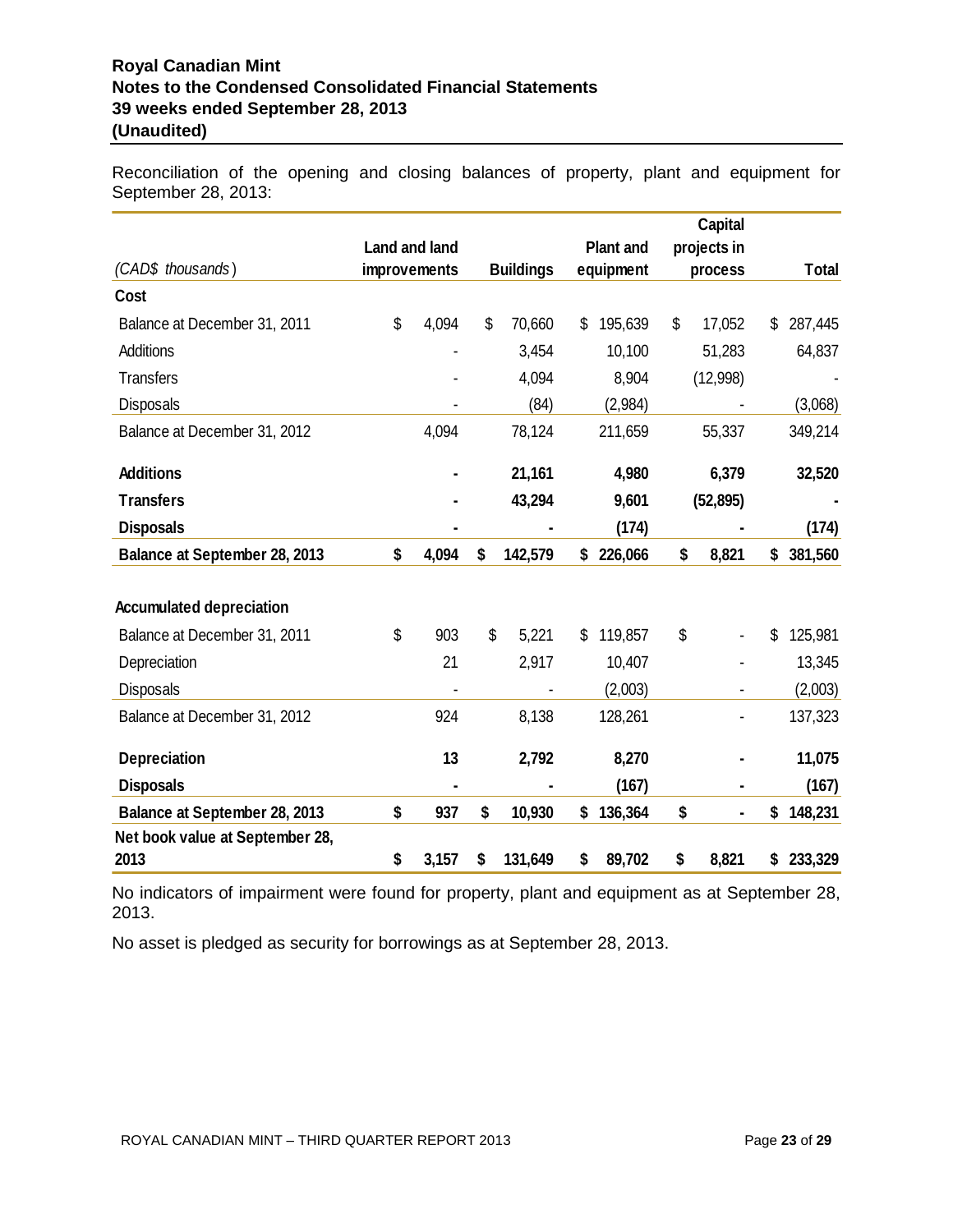# **8.2 Intangible assets**

The Corporation's intangible assets contain mainly software for internal use or for providing services to customers.

Reconciliation of the opening and closing balances of intangibles for September 28, 2013:

|                                      |                 | <b>Capital</b><br>projects in |              |
|--------------------------------------|-----------------|-------------------------------|--------------|
| (CAD\$ thousands)                    | <b>Software</b> | process                       | <b>Total</b> |
| Cost                                 |                 |                               |              |
| Balance at December 31, 2011         | \$<br>21,017    | \$<br>3,150                   | \$<br>24,167 |
| Additions                            | 267             | 6,397                         | 6,664        |
| <b>Transfers</b>                     | 202             | (202)                         |              |
| Balance at December 31, 2012         | 21,486          | 9,345                         | 30,831       |
| <b>Additions</b>                     | 1,270           | 3,161                         | 4,431        |
| <b>Transfers</b>                     | 1,745           | (1,745)                       |              |
| <b>Balance at September 28, 2013</b> | \$<br>24,501    | \$<br>10,761                  | \$<br>35,262 |
| <b>Accumulated amortization</b>      |                 |                               |              |
|                                      |                 |                               |              |
| Balance at December 31, 2011         | \$<br>16,653    | \$                            | \$<br>16,653 |
| Depreciation                         | 2,293           |                               | 2,293        |
| Balance at December 31, 2012         | 18,946          |                               | 18,946       |
| Amortization                         | 1,387           |                               | 1,387        |
| <b>Balance at September 28, 2013</b> | \$<br>20,333    | \$                            | \$<br>20,333 |
| Net book value at September 28, 2013 | \$<br>4,168     | \$<br>10,761                  | \$<br>14,929 |
| Net book value at December 31, 2012  | \$<br>2,540     | \$<br>9,345                   | \$<br>11,885 |

No indicators of impairment were found for intangible assets as at September 28, 2013.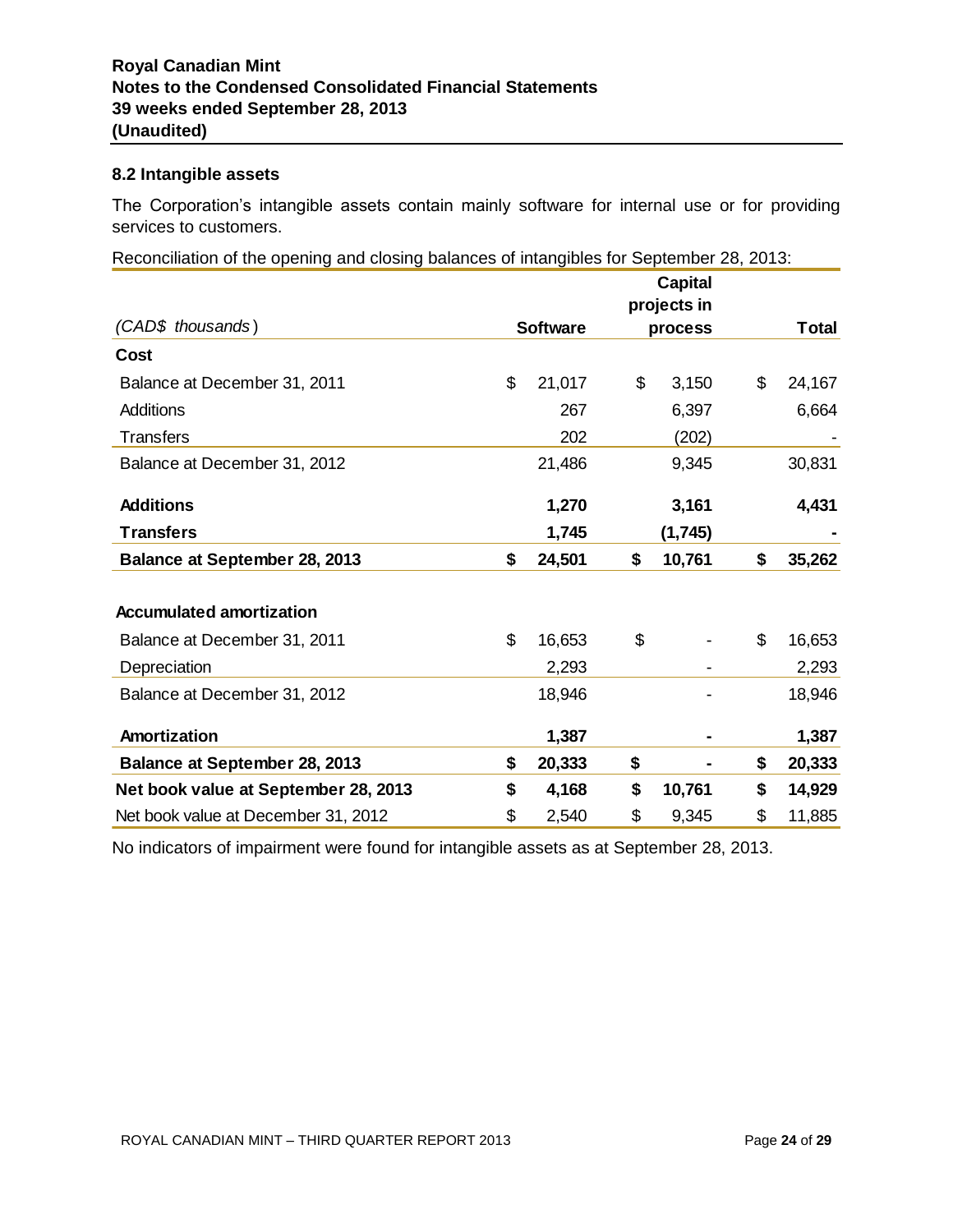# **9. EMPLOYEE BENEFITS**

#### **9.1 Pension benefits**

Substantially all of the employees of the Corporation are covered by the Public Service Pension plan (the "Plan"), a contributory defined benefit plan established through legislation and sponsored by the Government of Canada. Contributions are required by both the employees and the Corporation. The President of the Treasury Board of Canada sets the required employer contributions based on a multiple of the employees' required contribution. Total contributions of \$8.2 million were recognized as an expense in the 39 weeks ended September 28, 2013 (39 weeks ended September 29, 2012 - \$9.1 million).

#### **9.2 Other post-employment benefits**

The Corporation provides severance benefits to its employees and also provides supplementary retirement benefits including post-retirement benefits and post retirement insurance benefits to certain employees. The benefits are accrued as the employees render the services necessary to earn them. These benefits plans are unfunded and thus have no assets, resulting in a plan deficit equal to the accrued benefit obligation.

There were no settlement losses recognized in the 39 weeks ended September 28, 2013 or September 29, 2012. There were no past service costs or curtailments in the 39 weeks ended September 28, 2013 or September 29, 2012.

#### **9.3 Other long-term employee benefits**

The Corporation's other long-term benefits include benefits for employees in receipt of long-term disability benefits, sick leave and special leave benefits and worker's compensation benefits. These benefits plans are unfunded and thus have no assets, resulting in a plan deficit equal to the accrued benefit obligation.

|                                        | 13 weeks ended |         |    | 39 weeks ended |  |             |    |                                                         |
|----------------------------------------|----------------|---------|----|----------------|--|-------------|----|---------------------------------------------------------|
|                                        |                |         |    |                |  |             |    | September 28, September 29, September 28, September 29, |
| (CAD\$ thousands)                      |                | 2013    |    | 2012           |  | 2013        |    | 2012                                                    |
| Revenue from the sale of goods         |                | 673,859 |    | \$604,004      |  | \$2,580,165 | \$ | 1,680,956                                               |
| Revenue from the rendering of services |                | 4,401   |    | 3,719          |  | 11.897      |    | 11,376                                                  |
| <b>Total Revenue</b>                   |                | 678,260 | S. | 607,723        |  | \$2,592,062 | \$ | 1,692,332                                               |

#### **10. REVENUE**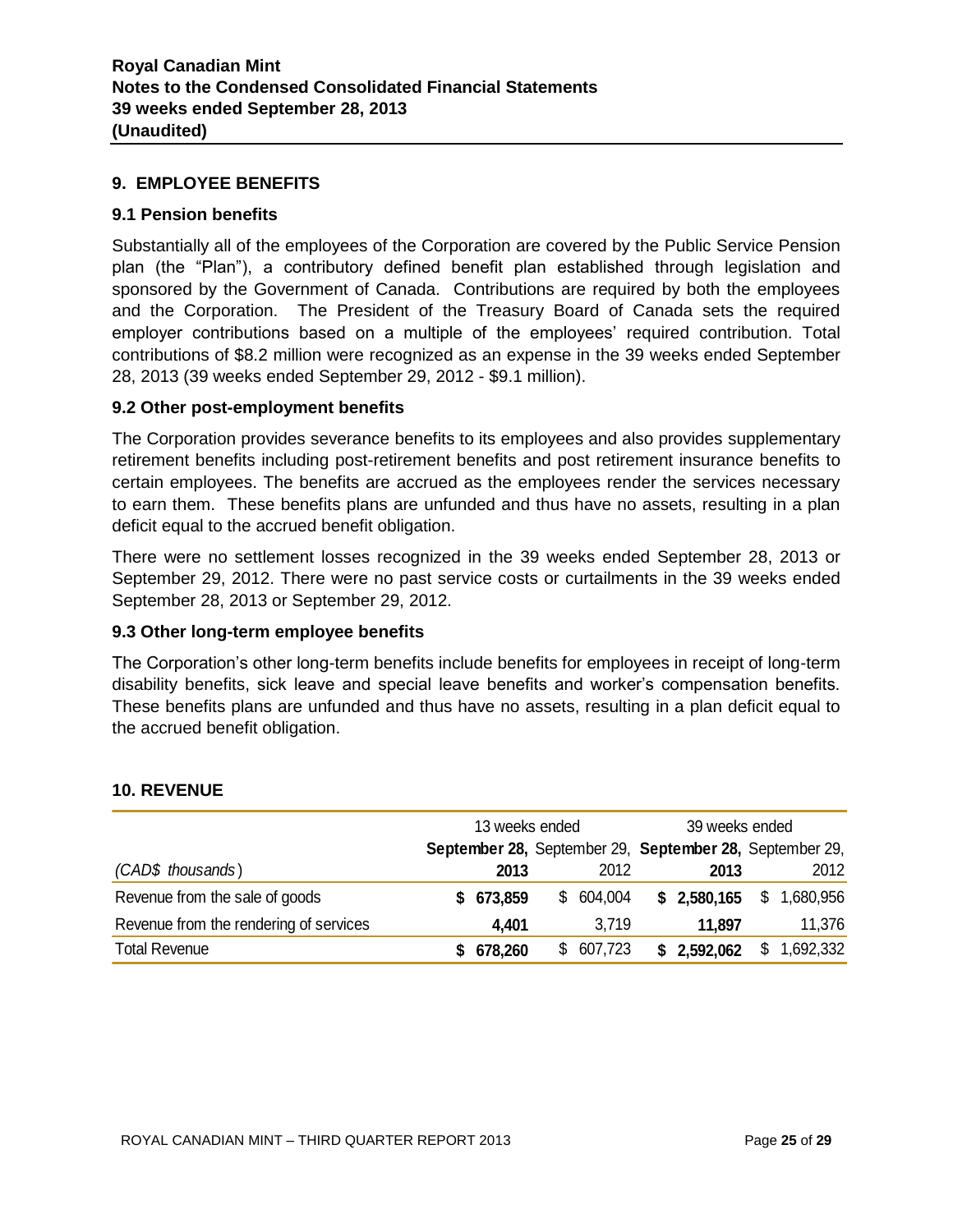# **11. DEPRECIATION AND AMORTIZATION EXPENSES**

|                                               | 13 weeks ended |       |    | 39 weeks ended |  |                                                         |  |       |
|-----------------------------------------------|----------------|-------|----|----------------|--|---------------------------------------------------------|--|-------|
|                                               |                |       |    |                |  | September 28, September 29, September 28, September 29, |  |       |
| (CAD\$ thousands)                             |                | 2013  |    | 2012           |  | 2013                                                    |  | 2012  |
| Depreciation of property, plant and equipment |                | 4.115 | \$ | 3,341          |  | 11.075                                                  |  | 6,508 |
| Amortization of intangible assets             |                | 524   |    | 850            |  | 1,387                                                   |  | 1,566 |
| Total depreciation and amortization expenses  |                | 4,639 | \$ | 4,191          |  | 12,462                                                  |  | 8,074 |

Depreciation and amortization expenses were allocated to other operating expenses as follows:

|                                              | 13 weeks ended |       | 39 weeks ended |  |                                                         |    |       |
|----------------------------------------------|----------------|-------|----------------|--|---------------------------------------------------------|----|-------|
|                                              |                |       |                |  | September 28, September 29, September 28, September 29, |    |       |
| (CAD\$ thousands)                            |                | 2013  | 2012           |  | 2013                                                    |    | 2012  |
| Cost of goods sold                           |                | 3,488 | \$<br>2,836    |  | 9,195                                                   | \$ | 5,532 |
| Marketing and Sales expenses                 |                | 460   | 542            |  | 1,307                                                   |    | 1,017 |
| Administration expenses                      |                | 691   | 813            |  | 1,960                                                   |    | 1,525 |
| Total depreciation and amortization expenses |                | 4,639 | \$<br>4,191    |  | 12,462                                                  | \$ | 8,074 |

# **12. SCIENTIFIC RESEARCH AND EXPERIMENTAL DEVELOPMENT EXPENSES, NET**

|                                            | 13 weeks ended                                          |       |    | 39 weeks ended |  |       |    |         |
|--------------------------------------------|---------------------------------------------------------|-------|----|----------------|--|-------|----|---------|
|                                            | September 28, September 29, September 28, September 29, |       |    |                |  |       |    |         |
| (CAD\$ thousands)                          |                                                         | 2013  |    | 2012           |  | 2013  |    | 2012    |
| Research and development expenses          |                                                         | 3,119 | \$ | 1,221          |  | 7.324 |    | 5,054   |
| Scientific research and development credit |                                                         | (100) |    | (150)          |  | (706) |    | (1,016) |
| Research and development expenses, net     |                                                         | 3,019 |    | 1,071          |  | 6,618 | \$ | 4,038   |

The net expenses of research and development are included in the administration expenses in the condensed consolidated statement of comprehensive income.

# **13. RELATED PARTY TRANSACTIONS**

The Corporation is related in terms of common ownership to all Government of Canada owned entities. The Corporation enters into transactions with these entities in the normal course of business, under the same terms and conditions that apply to unrelated parties. In accordance with disclosure exemption regarding "government related entities", the Corporation is exempt from certain disclosure requirements of IAS 24 relating to its transactions and outstanding balances with: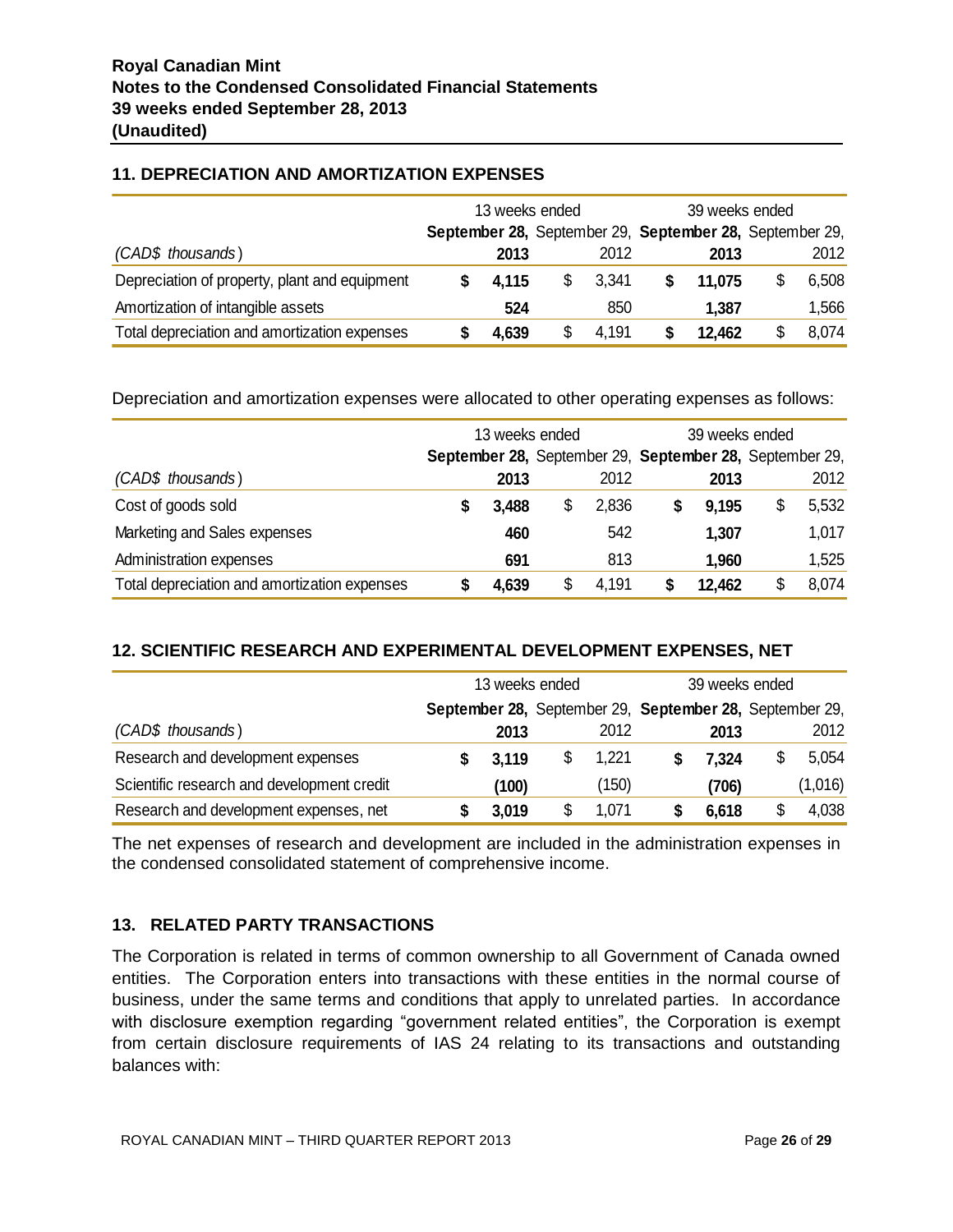- a government that has control, joint control or significant influence over the reporting entity; and
- another entity that is a related party because the same government has control, joint control or significant influence over both the reporting entity and the other entity.

Based on this exemption, as the Corporation has not entered into any transactions with these related parties which are considered to be individually or collectively significant, the Corporation has not disclosed any details of its transactions with:

- The Government of Canada, and departments thereof
- All federal Crown corporations

Transactions with the Department of Finance ("DOF") related to the production, management and delivery of Canadian circulation coins are negotiated and measured at fair value under a three year Memorandum of Understanding, where pricing is agreed annually in the normal course of operations.

The revenues related to the transactions with Department of Finance are as follows:

|                   | 13 weeks ended                                          |          | 39 weeks ended |              |  |
|-------------------|---------------------------------------------------------|----------|----------------|--------------|--|
|                   | September 28, September 29, September 28, September 29, |          |                |              |  |
| (CAD\$ thousands) | 2013                                                    | 2012     | 2013           | 2012         |  |
| Revenue from DOF  | 28,164                                                  | \$29,246 | 76,350<br>S.   | 84,405<br>S. |  |

Due to the retrospective application of IAS 16 at the date of transition to IFRS on January 1<sup>st</sup>, 2010, depreciation expenses that had been charged under Canadian GAAP to the Department of Finance at a rate in excess of actual depreciation expenses incurred under IAS 16 were adjusted by the amount of \$8.2 million at that time. This amount was included in accounts payable and accrued liabilities on the condensed consolidated statement of financial position since it could be reimbursable on demand to DOF. Starting in 2011, the Corporation has been reducing the billing to the Department of Finance by \$0.5 million and the remainder of \$7.2 million (December 31, 2012 - \$7.2 million) will be deducted in future billings over the next 14 years.

# **14. COMMITMENTS, CONTINGENCIES AND GUARANTEES**

#### **14.1 Precious metal leases**

In order to facilitate the production of precious metal coins and manage the risks associated with changes in metal prices, the Corporation may enter into firm fixed price purchase commitments, as well as precious metals leases. As at September 28, 2013, the Corporation had outstanding precious metal purchase commitments of \$56.1 million (December 31, 2012 – \$63.8 million). At the end of the period, the Corporation had entered into precious metal leases as follows: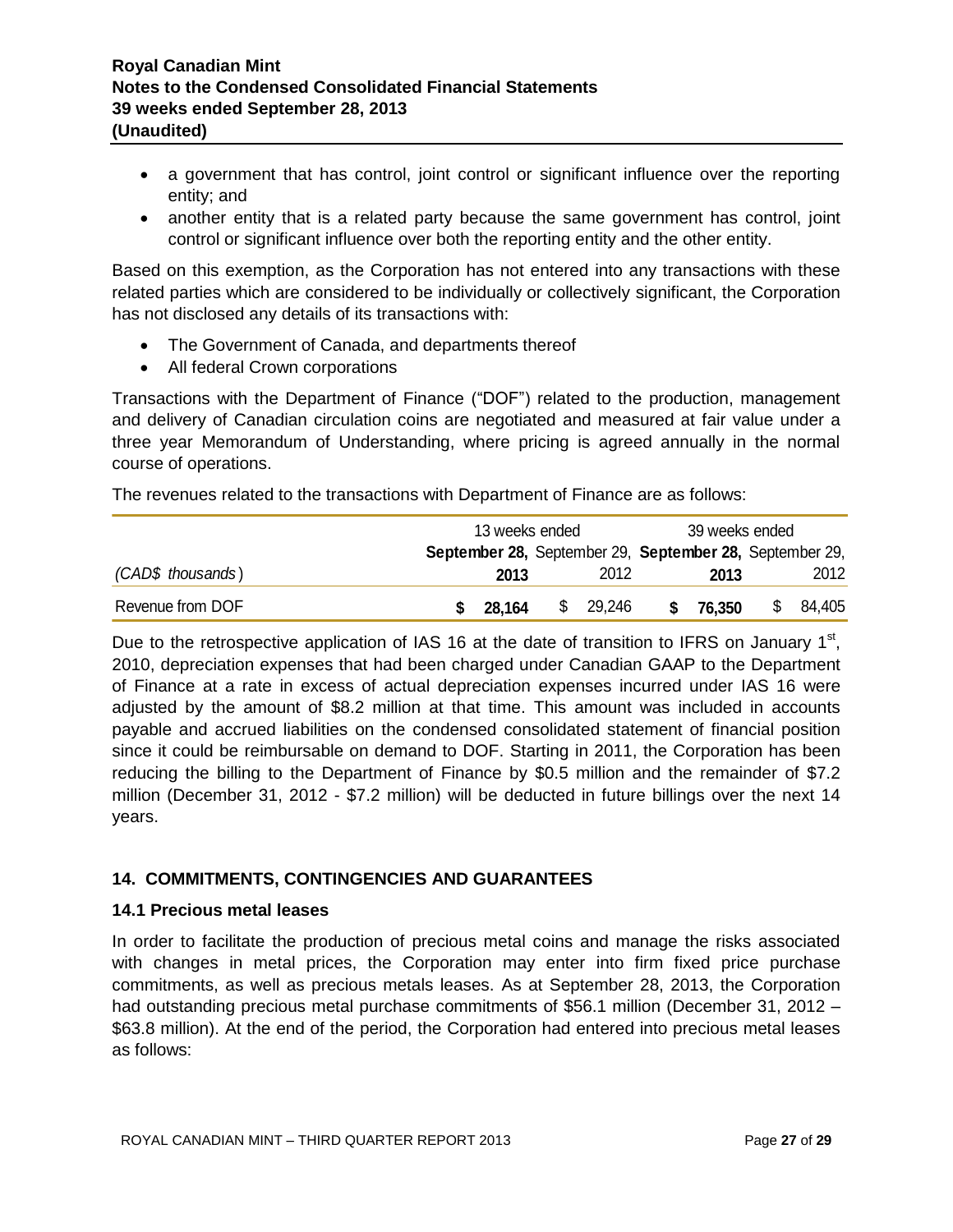# **Royal Canadian Mint Notes to the Condensed Consolidated Financial Statements 39 weeks ended September 28, 2013 (Unaudited)**

|          | As at              |                   |
|----------|--------------------|-------------------|
| Ounces   | September 28, 2013 | December 31, 2012 |
| Gold     | 8,253              | 6,000             |
| Silver   | 5,717,987          | 2,540,498         |
| Platinum | 19,443             | 5,751             |

The fees for these leases are based on market value. The precious metal lease payment expensed for the 39 weeks ended September 28, 2013 is \$2.2 million (39 weeks ended September 29, 2012 - \$2.4 million). The value of the metals under these leases has not been reflected in the Corporation's condensed consolidated financial statements since the Corporation intends to settle these commitments through receipt or delivery of the underlying metal.

# **14.2 Base metal commitments**

In order to facilitate the production of circulation and non-circulation coins (for Canada and other countries) and manage the risks associated with changes in metal prices, the Corporation may enter into firm fixed price purchase commitments. As at September 28, 2013, the Corporation had \$46.3 million (December 31, 2012 - \$22.2 million) in purchase commitments outstanding.

# **14.3 Trade finance bonds and bank guarantees**

Onces<br>
Godd<br>
Godd<br>
Godd<br>
Godd<br>
Show<br>
Canadian minimizarism and the state assess are based on market value. The precious metal lease payment<br>
The fees for these leases are based on market value. The precious metal lease pay The Corporation has various outstanding bank guarantees and trade finance bonds associated with the production of foreign circulation coin contracts. These were issued in the normal course of business. The guarantees and bonds are delivered under standby facilities available to the Corporation through various financial institutions. Performance guarantees generally have a term up to one year depending on the applicable contract, while warranty guarantees can last up to five years. Bid bonds generally have a term of less than three months, depending on the length of the bid period for the applicable contract. The various contracts to which these guarantees or bid bonds apply generally have terms ranging from one to two years. Any potential payments which might become due under these commitments would relate to the Corporation's non-performance under the applicable contract. The Corporation does not anticipate any material payments will be required in the future. As of September 28, 2013, under the guarantees and bid bonds, the maximum potential amount of future payments is \$9.1 million (December 31, 2012 - \$6.1 million).

# **14.4 Other commitments and guarantees**

The Corporation may borrow money from the Consolidated Revenue Fund or any other source, subject to the approval of the Minister of Finance with respect to the time and terms and conditions. Since March 1999, following the enactment of changes to the *Royal Canadian Mint Act*, the aggregate of the amounts loaned to the Corporation and outstanding at any time shall not exceed \$75 million. For the 39 weeks ended September 28, 2013, approved short-term borrowings for working capital within this limit were not to exceed \$25.0 million (39 weeks ended September 29, 2012 - \$25.0 million).